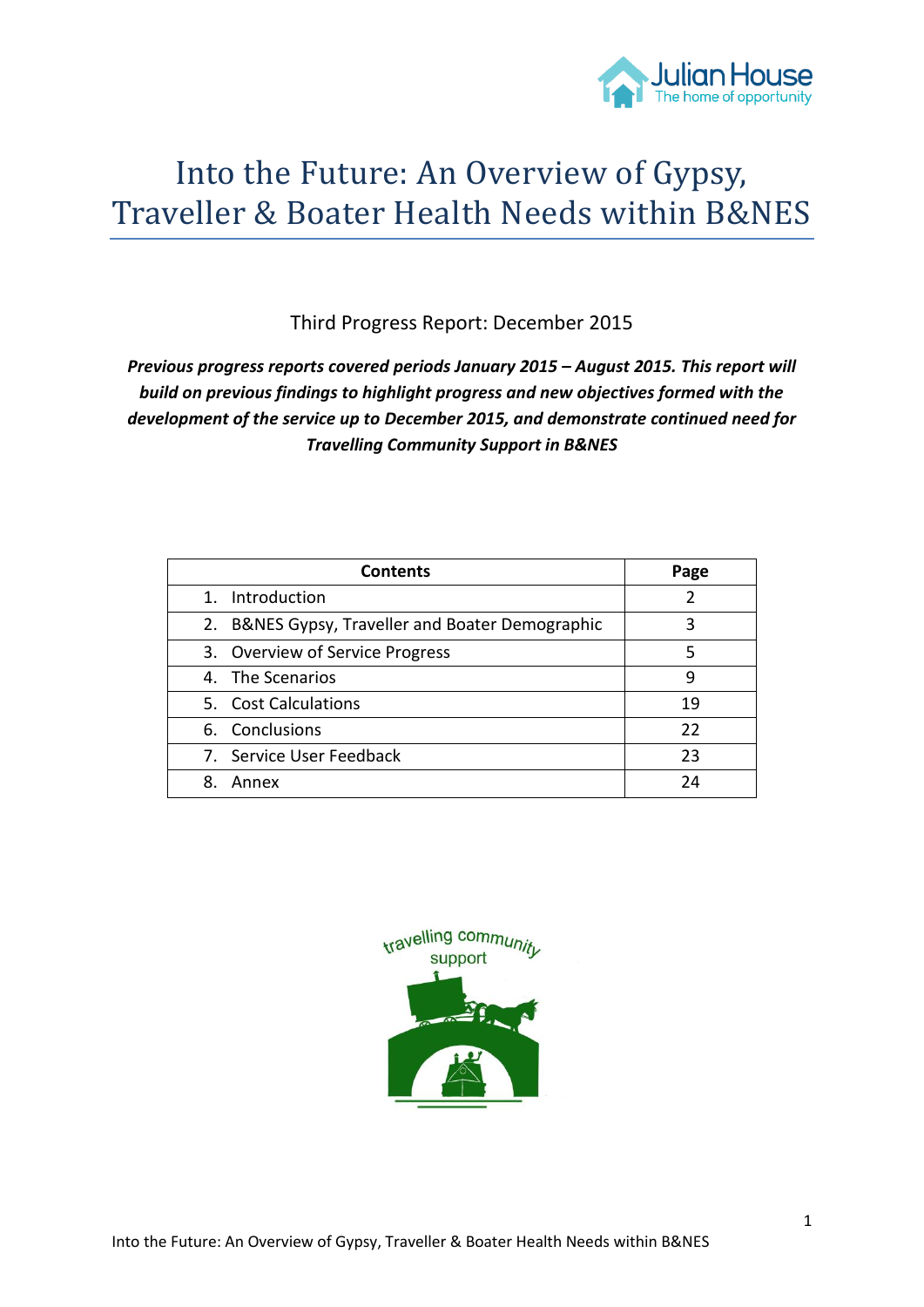

# Introduction

**.** 

*Travelling Community Support* (TCS) works to improve the overall quality of life for Gypsy, Traveller and Boater communities in Bath and North East Somerset. Primarily a signposting service, TCS also offers 1-1 support and advocacy for service users. To ensure this is effective the service works with local services and organisations to support them in engaging positively with the travelling community.

Health is the principal focus of TCS, with recent surveys showing the average life expectancy of Gypsies and Irish Travellers to be nearly 30 years less than that of the settled population.<sup>1</sup> Many Boaters and New Travellers, whose health needs are often overlooked as part of the travelling community, suffer from a variety of long term health conditions (respiratory, spinal, etc.) either caused or heightened by their way of life. All groups have difficulties in accessing services and support that is accommodating of their culture, resulting in huge health inequalities across what is one of the UK's most marginalised communities.

This report will demonstrate the increasing need of a specialised support service in B&NES whilst outlining the work done by *Travelling Community Support* over previous months. It will also compile a simple cost-benefits analysis of common health scenarios based on real-life experiences of TCS service users. For each scenario there are two versions; the first is based on what currently tends to happen in practice, and the second shows how this can be improved with the range of support and services offered by TCS. Each scenario has been costed using the 2014 PSSRU *Unit Costs of Health and Social Care* report.

This report provides clear evidence that engaging with TCS not only has clear benefits for the Gypsy Traveller and Boater people themselves, but also means a huge decrease in long-term costs for health, social and council services. In recognising the social and cultural needs of Gypsy Traveller and Boater communities and enabling early intervention via TCS and other services, much more expensive action later down the line can be prevented.

 $<sup>1</sup>$  Irish research undertaken by the Catholic Church in Dublin published in June 2007 found that 70%</sup> of the Irish Traveller population was deceased by the age of 60 and 80% by the age of 65. http://news.independent.co.uk/europe/article2717277.ece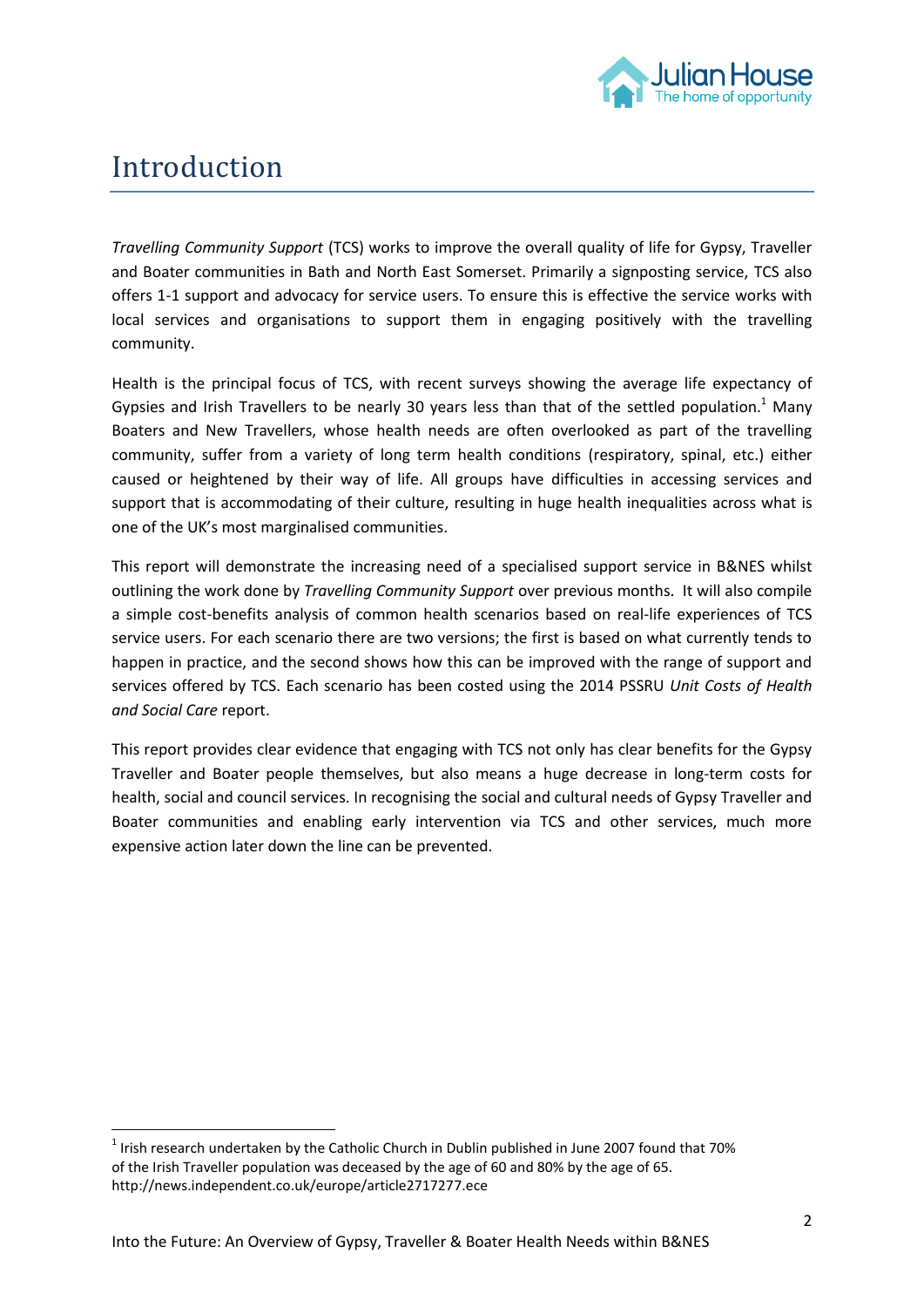

# Gypsy, Traveller and Boater Demographic in BaNES

Carrswood View, Lower Bristol Road, Twerton

**8 permanent pitches:** Majority New Traveller with 1 Roma woman and child

- $\bullet$  8 adults 30+
- 2 adults under 30
- 2 children under 13
- 2 children under 5

At least 4 of the adults have young and adult children elsewhere.

This site has 5 transit pitches awaiting opening. We have had 10 requests for support in pitch applications from a mixture of New Traveller, English Gypsy, Irish Traveller and Scottish Traveller. There has also been an increase in unauthorised encampments in the area in anticipation of the site opening.

#### **5 transit pitches:**

#### Irish Traveller

- $\bullet$  1 adult 60+
- $\bullet$  3 adults 40+
- $\bullet$  1 adult 20+
- 4 teenagers 13+
- 4 children under 10

#### English Gypsy

 $\bullet$  1 adult 30+

#### New Traveller

- $\bullet$  1 adult 40+
- 1 adult 18+

#### Stoney Lane, Lower Bristol Road, Twerton

Tolerated encampment on privately owned land – all New Traveller

Unsure of numbers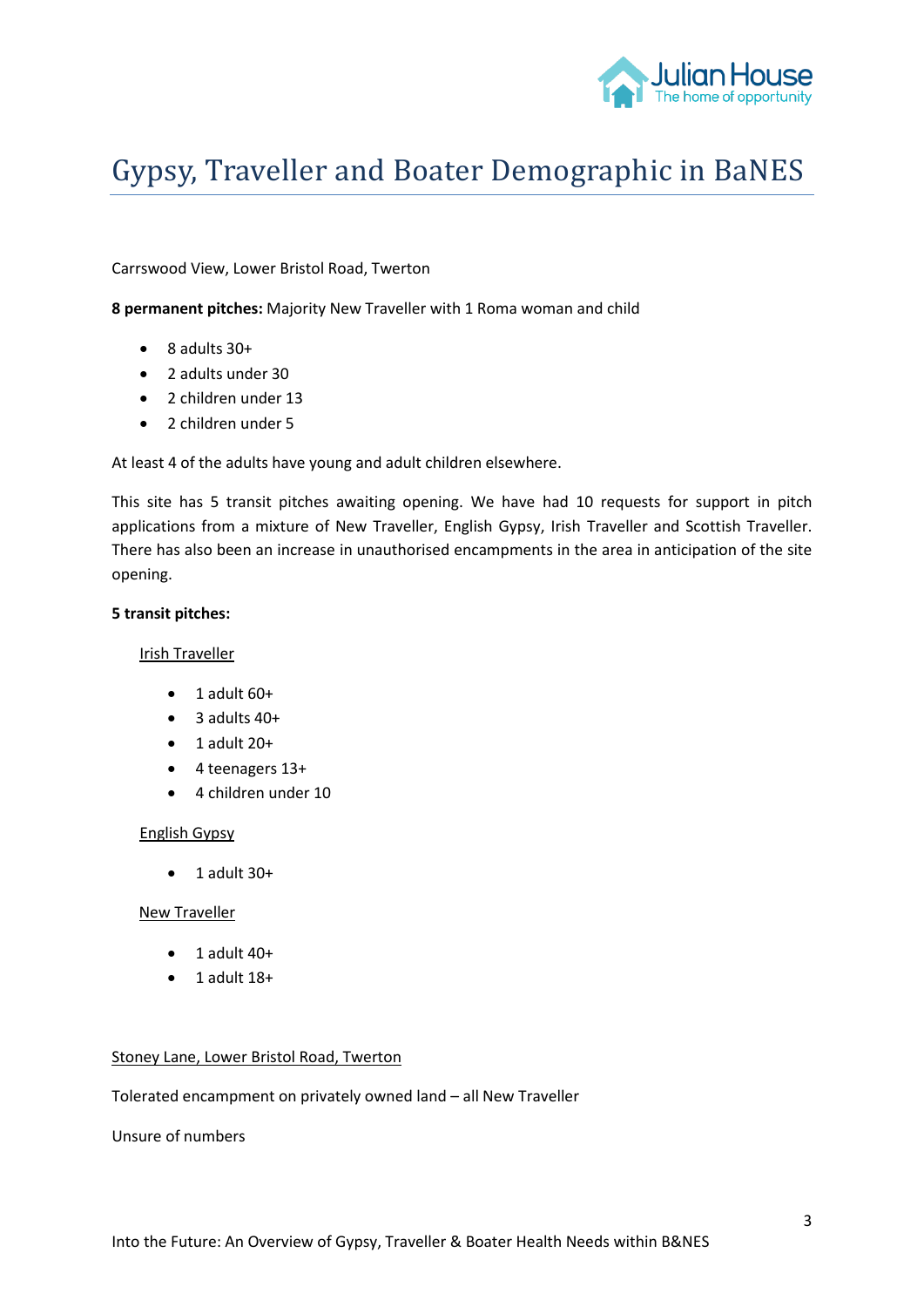

#### Queen Charlton, Keynsham

**Site 1:** Privately owned family site, English Gypsy.

2 adults (married) 30+

2 teenagers, 14 - 17

2 children under 6

**Site 2**: Privately owned family site, currently appealing notice to evict. Irish Traveller.

2 adult 50 +

5 adults 30 +

2 children under 5

### Kennet & Avon Canal

380 boats without a home mooring on western end of K&A.

A large proportion of liveaboard boaters are single/seperated males of 40+. However the canal also acts as home to many young families, couples of all ages and young single men and women.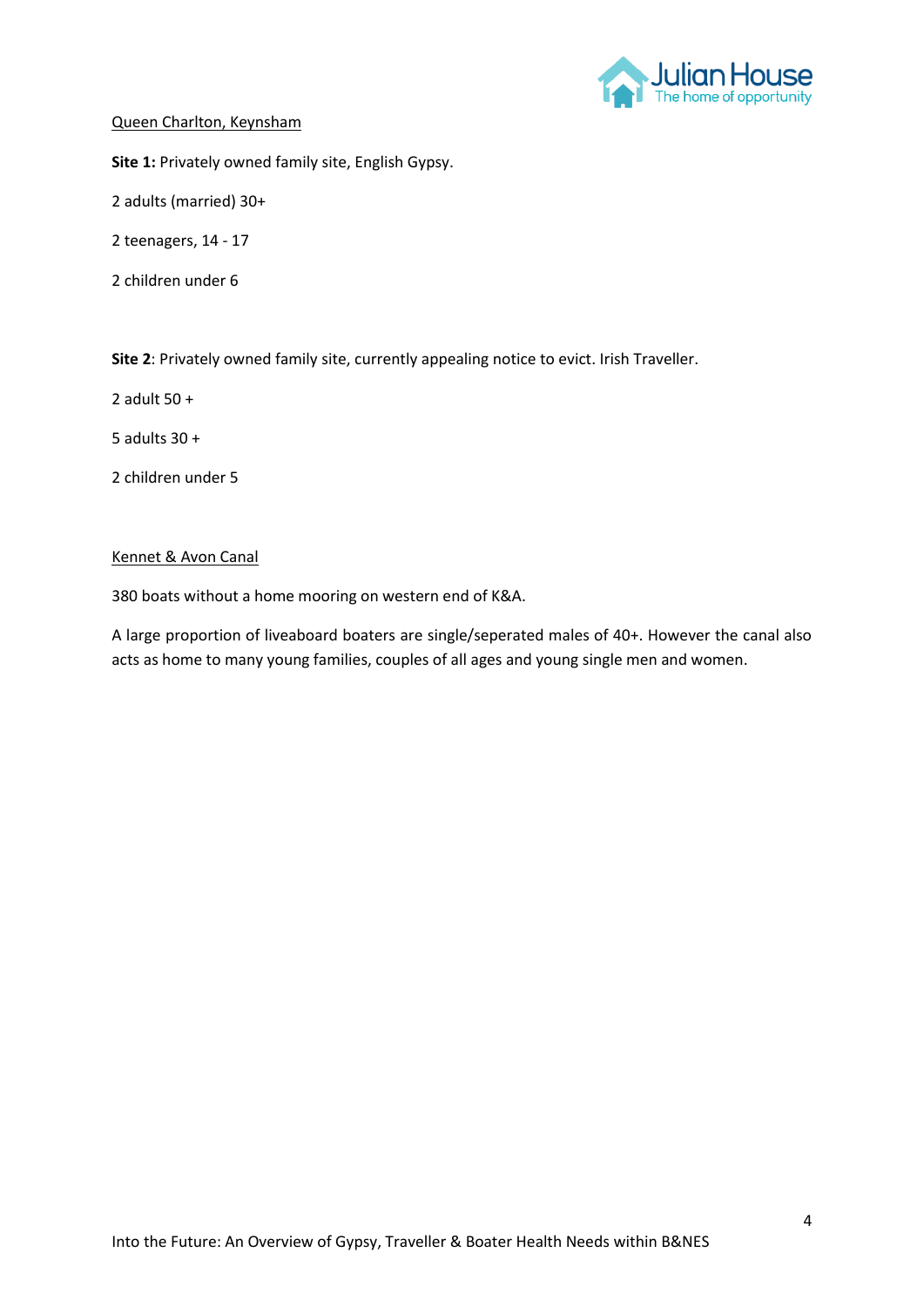

# Service Overview

The issues associated with travelling communities specific to B&NES are similar to any other area of the United Kingdom, in that they concern lack of provision, lack of understanding of the various cultural genres, and barriers to health and preventative screening programmes due to having no fixed 'home' address.

B&NES is unique in two ways with regard to these issues. Firstly, it has a large number of liveaboard boaters without a home mooring residing on the Kennet & Avon canal and the river Avon. Secondly, and possibly in many ways due to this demographic, B&NES commissioned Dr Margaret Greenfields to conduct the 2012-2013 Gypsy, Traveller, Boater, Showman and Roma Health Survey.<sup>2</sup>

Travelling Community Support has been running for almost 12 months at the time of this report. Key issues tackled by the service are as follows:

# Carrswood View Traveller Site

The outreach service started at an important period in terms of the new Traveller site opening at Carrswood View, Lower Bristol Road. As has been discussed in the two previous reports the service was instrumental in assisting a vulnerable group of New Travellers (displaced by their eviction from the tolerated site previously occupying this patch of land) onto the new authorised site, managed by Elim Housing.

Over the past 12 months, TCS has continued to support the residents with a variety of issues they would otherwise have found difficult or impossible to deal with. For example, one resident has a severely disabled young child whose injuries were sustained as a result of a caravan overturning on the motorway and causing a car crash. The child's mother has been receiving vital counselling for Post Traumatic Stress Disorder but recently found she had no money to cover the cost of further sessions. TCS contacted the Roald Dahl Stronger Families charity in order to obtain a small grant to pay for more sessions. This was something our client would not have been able to do alone as the charity requires a support worker to apply on the clients behalf to prove their eligibility. Both she and her son are benefiting from the counselling.

Other residents have had difficulties navigating the benefits system, suffering long periods without any income due mistakes made or appointments forgotten. Residents are using housing benefit for the first time since moving onto the authorised site, and so some complications were expected. Halting of benefits can lead to a hand-to-mouth existence, and some residents have resorted to begging in Bath whilst they wait for their income to be reinstated. With assistance from TCS outreach workers, these issues have been or are being resolved.

By regularly communicating with Elim Housing during the past few months, TCS has been able to support the residents of the site and mediate between them and Elim when eviction from the site

 2 Bath and North East Somerset Gypsy, Traveller, Boater, Showman and Roma Health Survey 2012-2013 A report prepared for Bath and North East Somerset Health Authority, Delivered by IDRICS March 2013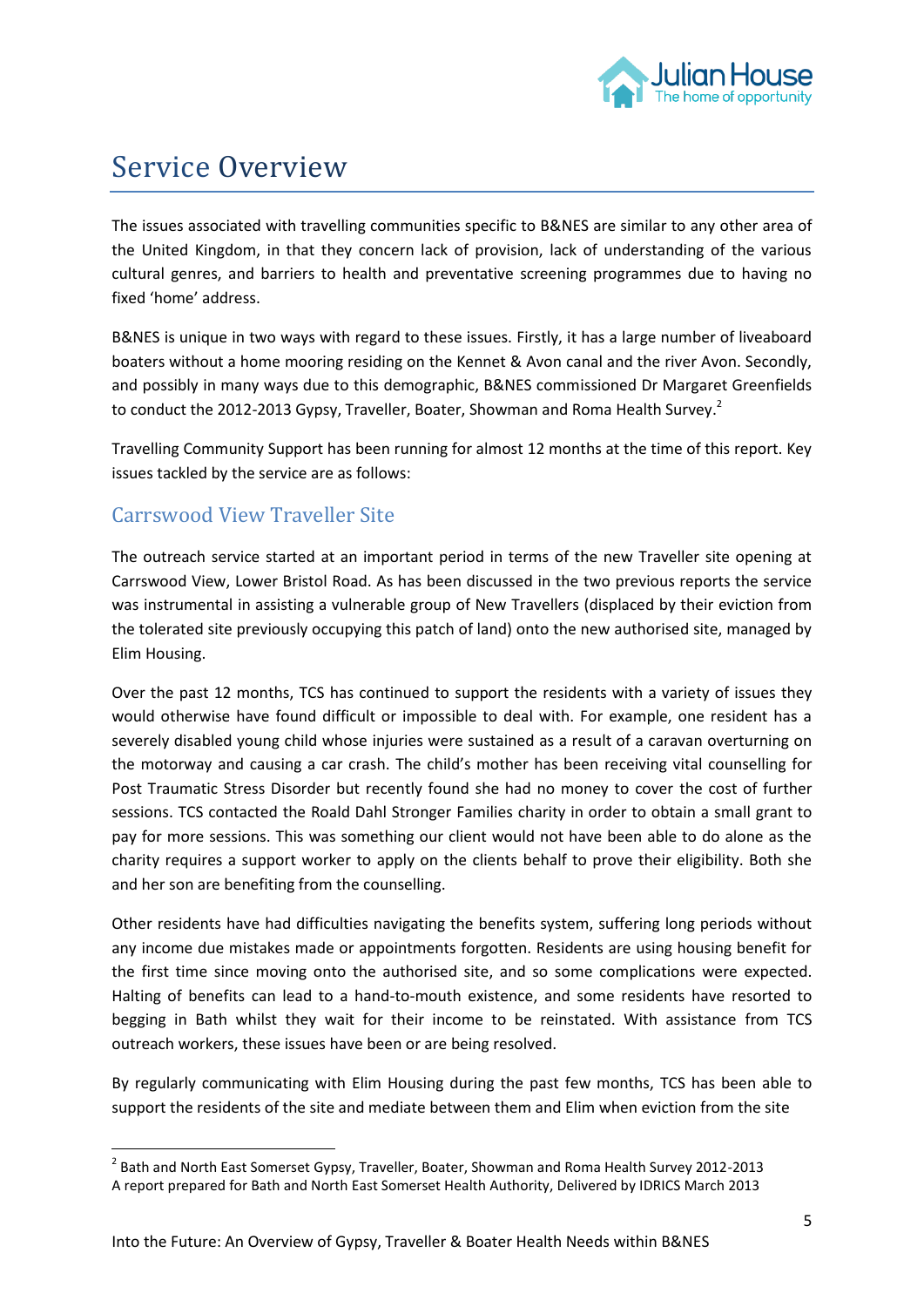

has loomed due to mistakes and misunderstandings with benefits. If TCS had not been on hand to assist with this it is no exaggeration to say that 5 residents would have been wrongly evicted, resulting in homelessness and furtherissues down the line.

The transit pitches on Carrswood View (5 family pitches in total) opened at the beginning of September. TCS have been contacted regularly by members of the travelling community wishing to find out how to apply for a pitch on the transit site. Tenants can stay on pitches for up to 3 months, at which point they must vacate and move on elsewhere, thereby freeing the pitch for the next family. Due to lack of provision elsewhere in the region and the huge interest shown so far, it is anticipated that these these pitches will always be filled.

This means that there will be 5 individuals or families requiring possible support. Due to the nature of travelling, they are mostlikely to need assistance with accessing local GP's and other health services, short term school places and benefits. In new and unfamiliar surroundings, the outreach service will be crucial to supporting new residents with all manner of needs. At the time of publishing this report the first families have moved onto the transit pitches. So far the residents in need of support include:

- 1. Young woman on Disability Living Allowance needing support with benefits and grant from St John's Hospital for white goods.Mobility problems.
- 2. Older couple, one receiving chemotherapy for bowel cancer and the other suffering from lung disease. Require support with GP registration, benefits and grant for white goods. Both illiterate.
- 3. Seperated woman with 4 young children (plus 2 older living elsewhere). Requires support with accessing school places and benefits. One child attending a special needs school. All children need to be registered to local GP. Mother illiterate.

TCS also continues to support the residents of the permanent site, focusing largely on support in accessing drug and alcohol services, mental health groups and counselling, singposting for domestic violence survivors, debt and money management for non payment of rent, council tax and credit union loans.

Elim Housing's newly appointed site manager is very keen for residents to access the outreach service. As a result all new residents on transit pitches have been referred to the service. TCS and Elim Housing have also discussed steps being taken to improve aspects of the site including the provision of an office space, which could also be used for support work with other external agencies. TCS have been granted acces to the notice board at the site entrance allowing the service to promote services and visits.

Elim have acknowledged that TCS is crucial to the continued success of occupancy on the site, especially with regard to the transit pitches and the turnover of new residents. TCS will be vital to families once their time on the transit site has come to an end, signposting them to other services across the country. TCS will liase with other Gypsy Traveller organisations, GPs and other health providers that they will need for their continuing care.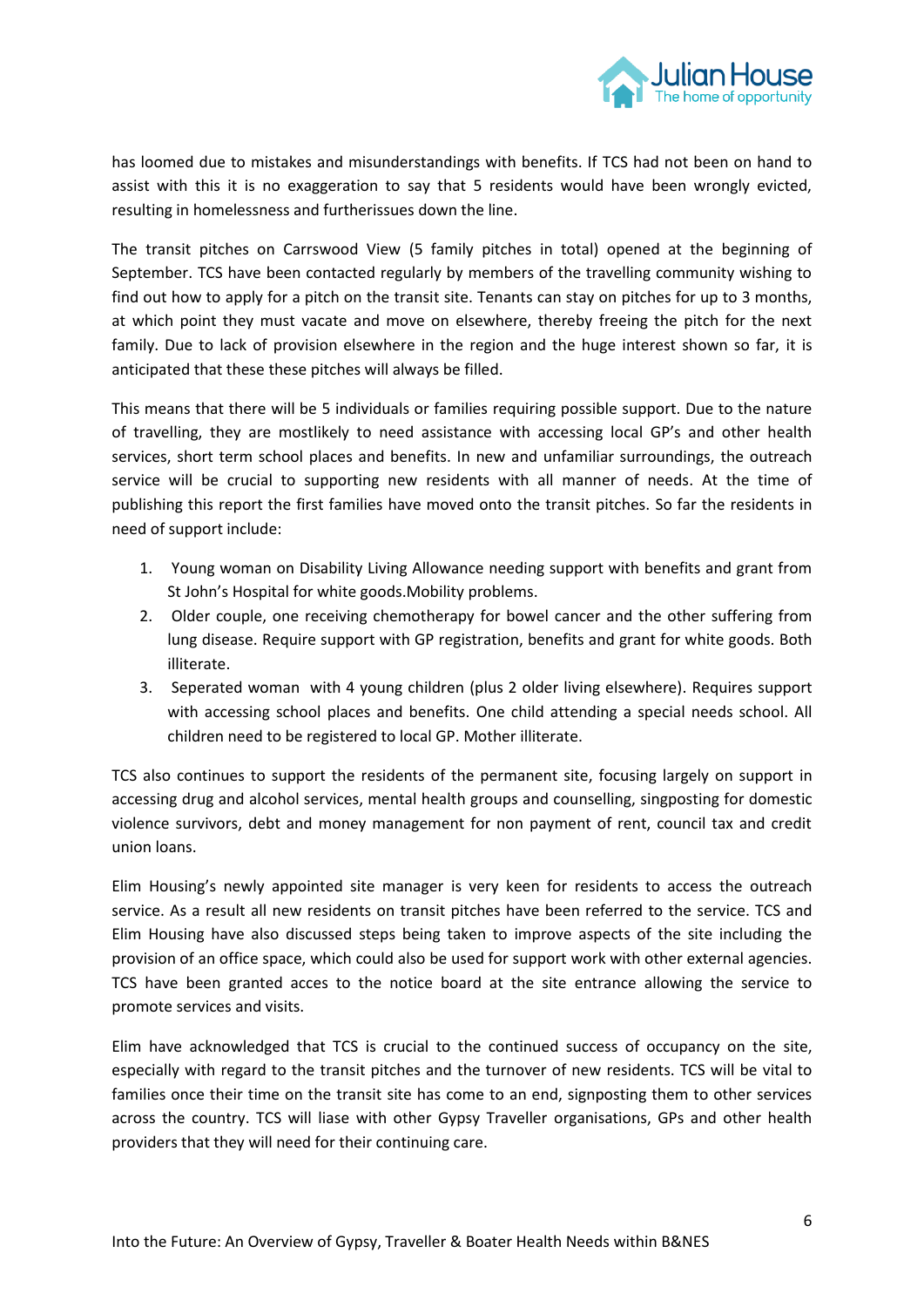

Over the course of the year it has become clear that TCS is being heavily utilised by the travelling community because it is the only place they can get the support they require. It would appear that the service is filling the gaps where other services and organisations have lost their funding or been cut entirely. For example, TCS can advise and mediate with housing benefit for our service users, where as previously, Swan housing association had a representative in the One Stop Shop to help with problems and queries. While Sirona have two Education Officers seconded to work within B&NES with Gypsy and Traveller families under their remit, they do not have the time or resources to cover the range of support TCS does. When they visit families they often contact the service to advise when mutual service users need assistance with other matters.

# Liveaboard Boater Community

With regard to the community of liveaboard boaters on the stretch of the Kennet & Avon canal the number of enquires for advice and support has been steadily increasing, a trend which is anticipated to continue. The Canal and River Trust changed its guidelines for continuous cruisers without a home mooring in May of this year, and has started to issue short term licences as a penalty for boaters they deem to be non compliant with the terms of these new guidelines. The result of this is that a number of vulnerable boaters have found themselves without licences and feeling hounded by CRT enforcement. The majority of these are boaters with injuries affecting mobility, leading to severe depression and isolation/loneliness. This is turn means they fall into confusion with their benefits, leading to increaed stress and poor health.

It has become clear that due to new CRT guidelines and the resulting increase of service users, the liveaboard community is in need of a service such as TCS. Unsupported boaters who already have poor mental and/or physcial health find difficult situations quickly escalting into big issues, leaving them at real risk of homelessness. TCS have already experienced one boater being forced to leave her boat and moving into a van with her young son, increasing illegal roadside encampments in B&NES. New guidelines meant she could not stay close enough to her son's school, and the stress of family life meant she found it difficult to engage with CRT. Unfortunately TCS was only involved at the last minute, and so was unable to support her to work towards resolution with CRT.

Other boaters and their families experiencing similar problems would, with no support from TCS, have no option but to approach the local authority for urgent housing. Indeed, perhaps pre-empting this, Wiltshire County Council now give housing priority to boaters if they have been forced off the canal due to enforcement by CRT. By supporting boaters in situations of enforcement, TCS not only directly acts to improve the health and mental wellbeing of boaters, it also prevents them from becoming homeless, thus adding greater burden to an already gross shortage of social housing and the cost to councils in providing increased benefits etc.

The new CRT guidelines now call for a specified range of travel which means liveaboard boaters must cruise much further than before, thereby creating greater movement of this population between Banes and Wiltshire. TCS have worked with a number of boaters first encountered within B&NES, who have, by necessity, moved into Wiltshire as part of their annual cruising pattern.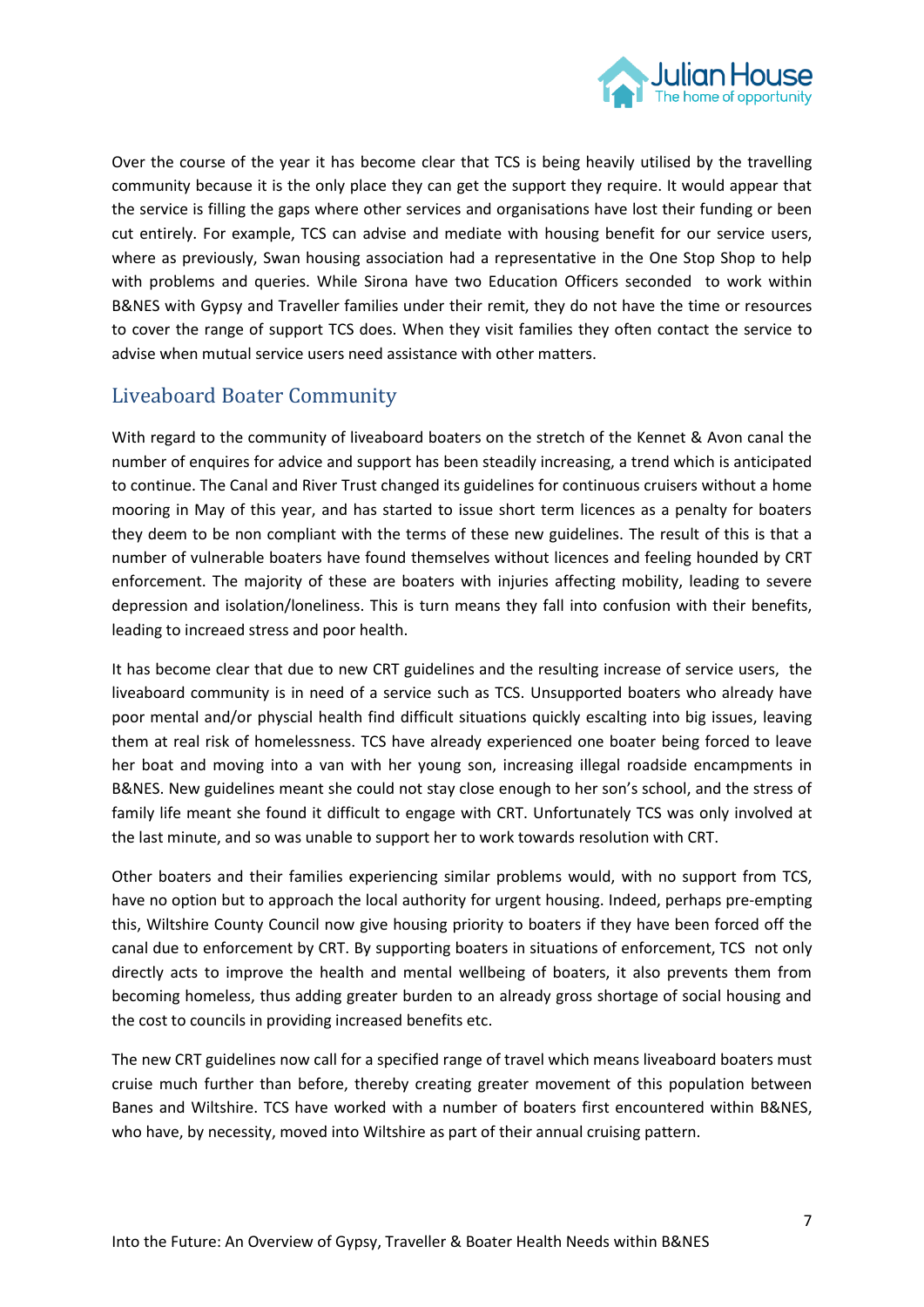

Acknowledging the cross county border nature of the boating population, TCS have also embarked on a new project with Wiltshire Fire Service, helping them engage with the community of boaters on their 60 mile stretch to publicise and organise presentation evenings at canalside venues. Here the Fire Service is able to engage with a larger number of boaters, educating them about boat fire safety and how to prevent it, giving out free smoke alarms and carbon monoxide detectors. This time last year, boat fires caused one boater woman to lose her home and a Wiltshire man to lose his life. TCS have also just set up a joint meeting with Wiltshire FS and Avon&Somerset FS to start a work group to share resources and roll out this presentation in the BaNES area for boaters on the canal and river.

# Ongoing Funded Projects

*Travelling Community Support* has just been awarded a small pot of funding from the Quartet Community Foundation (Bristol based grant funders) to be used to pay for our Outreach minibus project. So far the visits to Carrswood View have involved delivering a Red Cross basic first aid workshop and advice and support from DHI (which has already resulted in one resident accessing support in reducing heroin use).The grant will mean the minibus can be used on a regular basis to a wider in site across BaNES and along the canal.

In addition to this, Julian House Service Development Managers are also in the process of working on a large joint funded programme involving several support agencies to apply for funding to buy a specialised outreach minibus. Our Service is part of this joint bid.

TCS have also been encouraged by the Heritage Lottery Fund to put in a proposal for a canal based community project which would include oral histories, art and music from the liveaboard community, to be exhibited to the wider community e.g. children's groups, special needs groups, the settled community, etc. The project will also provide a space for workshops and support groups.The aim of this project would be to promote a positive view of liveaboard boaters, raise awareness of cultural identity and issues, help to build links between boaters and settled communities, and tackle lonliness and isolation.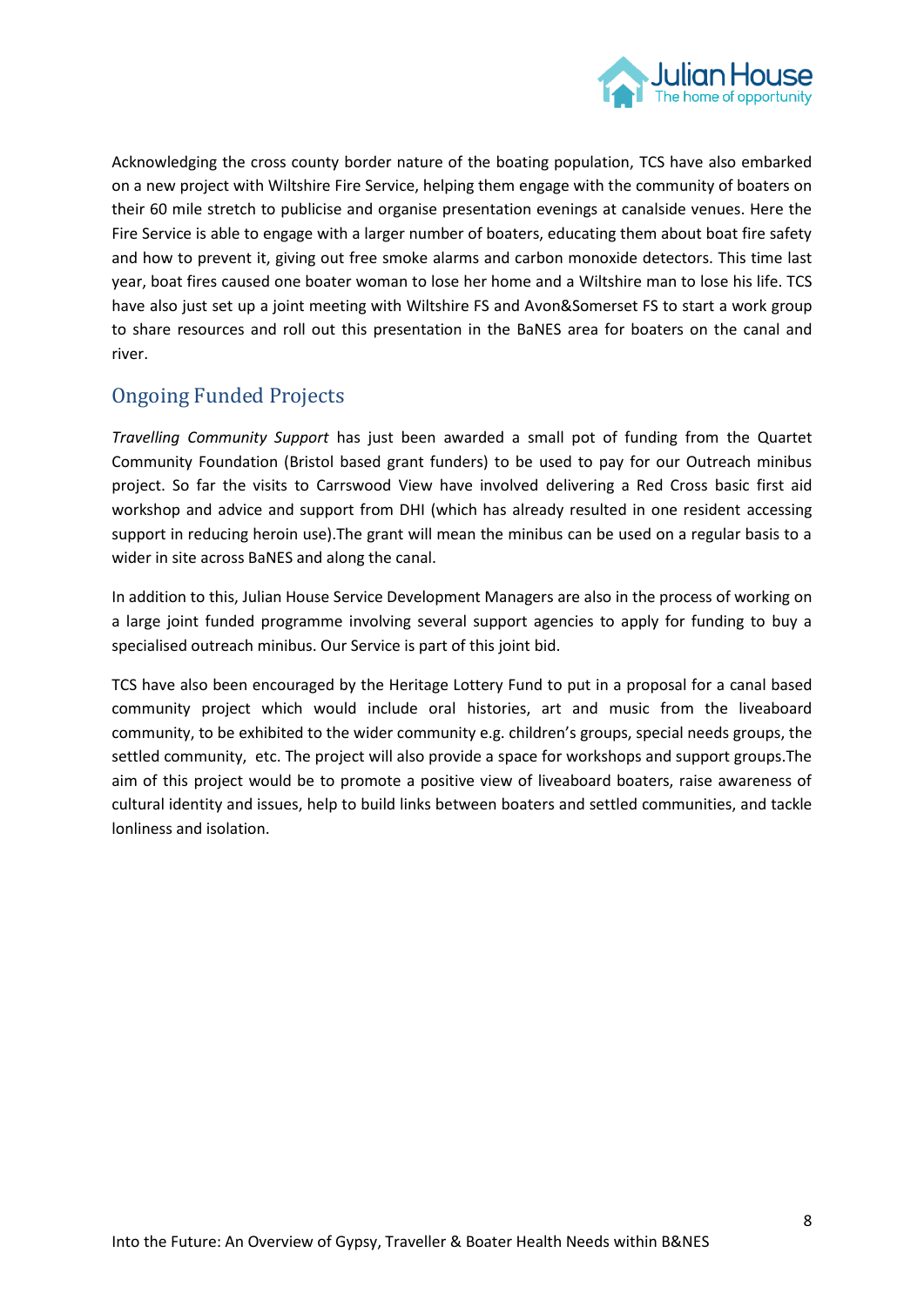

# The Scenarios

The following health scenarios are based real experiences of travelling community in BaNES and the issues TCS tend to come across. For each scenario there are two versions; Pathway 1 Is based on what currently tends to happen in practice, and Pathway 2 demonstrates how this can be improved with support from TCS.

# **Scenario 1 (Irish Traveller)**

Mrs Nevin is a 55 year old Irish Traveller, who lives with members of her extended family on a plot of land within B&NES. She has lived in England since the late 1970's, when she left Northern Ireland due to persecution on ethnic and religious grounds. She owns the plot of land and lives in an old static caravan. There are 3 other touring caravans on the site, where the other members of her family live. There is no mains electric; all the power comes from a generator. There is no running hot water on site. The only facilities are a toilet and shower situated within a separate utility block, which all the family share. In total, there are 9 people including 2 small grandchildren sharing these facilities.

Mrs Nevin has a number of mobility restricitng conditions including Scoliosis. She also suffers from stress, depression and loniless, as she is separated from her husband and has no contact with other women her age. She is suffering from PTSD as a result of a car crash several years ago in which she was driving the car that one of her sons, a profoundly deaf young man, died. A burns accident as a young girl, which hospitalised her for 6 months, has also left her with unresolved mental health issues.

During the past 20 years Mrs Nevin has been trying to apply for planning permission to be allowed to stay on her land and improve her facilities and general landscaping. This issue is still ongoing and she is going to appeal for a second time. This drawn out process leads further deterioration of Mrs Nevil's mental health and earlier this year she attempted to end her life by preparing to take an overdose of her prescribed drugs. Luckily one of her sons entered the caravan and therefore got her to hospital in time.

## **Pathway 1**

Mrs Nevin's planning application is having a detrimental effect on her health. She often does not bother to get out of bed or get dressed as she is depressed and lonely. She stops eating or taking good care of herself, and lack of exercise worsens her back problems. This results in further loss of mobility. She finds it difficult to get to her doctors appointments and so starts to run out of medication and painkillers. Her benefits also stop as she has not kept up with the relevant paperwork. She becomes more and more reliant on her sons and her young daughter-in-law to take care of her.

Her planning application is turned down by the council and she does not have the fight left to take it to appeal. An eviction noticed is soon served, thereby forcing the whole family to leave their land.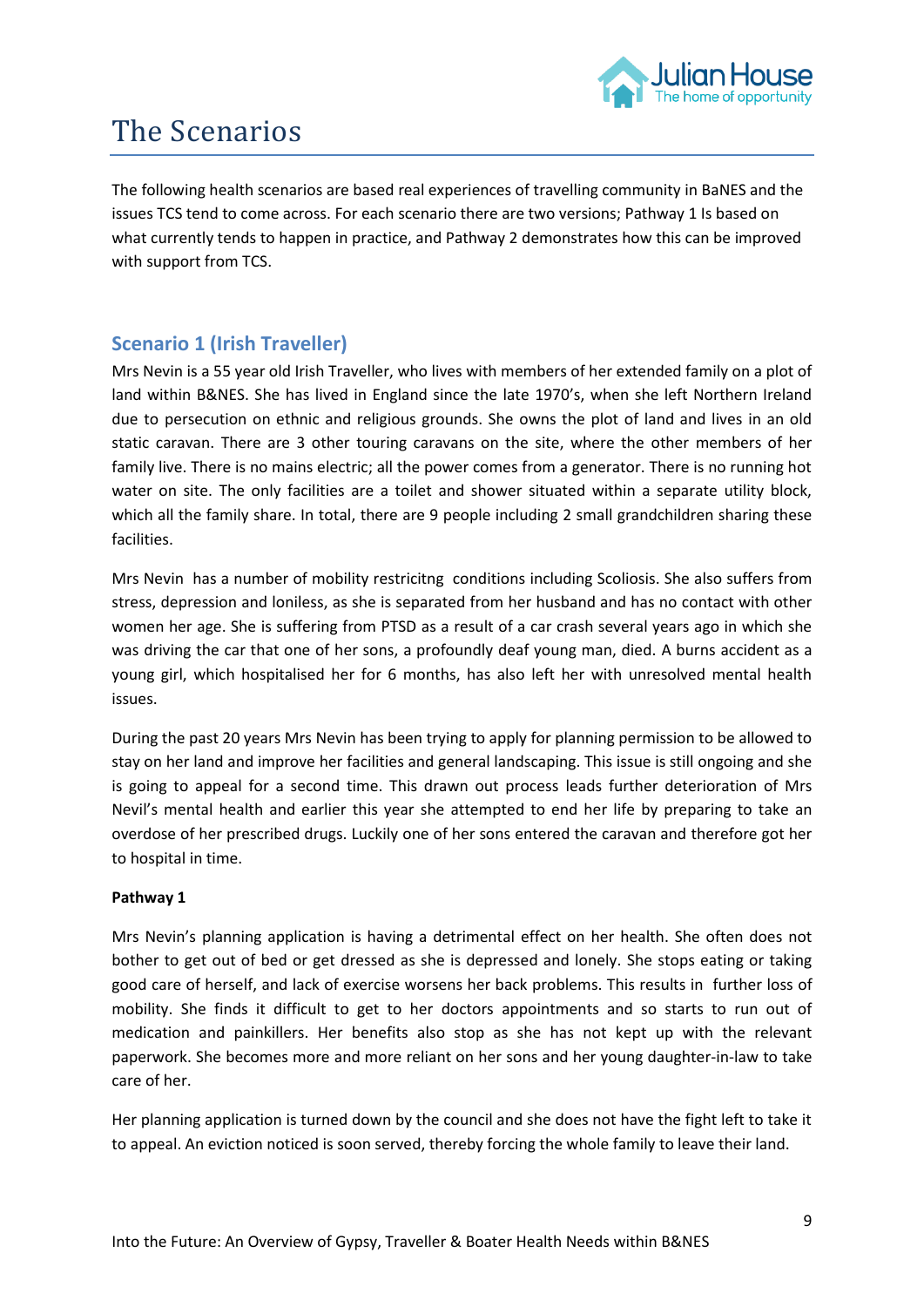

Mrs Nevin's sons manage to find a cheap caravan for her to move into so she can be mobile. The family move their caravans off the site and set up camp in a layby a few hundred yards up the lane. The family, including the 2 small grandchildren, are now living with no running water and smaller portable generators supplying limited power to their caravans.

Mrs Nevin's caravan has a tiny bathroom in it with basic sanitary facilities. Her water supply is limited to a 25 litre water butt and so she rarely takes a shower or has a proper wash. These conditions are also difficult for her daughter-in-law and her small children. No access to washing machines mean clothes are often dirty or smelly depending on when they can get to a laundrette. Having no fixed address also means they cannot access their mail, resulting in her son also losing his benefits.

After a couple of days in the layby the council send around someone to tell them to move on. An eviction process is put into action and thus begins the cycle of the family being forced to move around B&NES, from layby to layby.

This situation leaves Mrs Nevin with the sense she has let her family down. There is no space on the official Traveller site in B&NES as the transit pitches are still not open. The grandchildren miss preschool sometimes as they are too far away to get their, or if they been forced to mvoe on again. At some places they stop to set up camp, local youths intimidate the family and throw stones at the caravans at night, and shout racist abuse, often within earshot of the children. No-one is sleeping well and everyone feels unsafe and exhausted.

After a while, the family is forced to split up and leave the area as they can't take any more of this constant eviction. The council is wasting money on legal bills with eviction notices and court orders being given out, sometimes having to also foot a bill for rubbish that the family has no option but to leave behind when they are moved on.

Mrs Nevin's sons leave the area completely, moving to other parts of the country where they have other family (moving the 'buden' onto local authorities elsewhere). Mrs Nevin has thus lost some of her main carers and so becomes increasingly isolated. Her daughter-in-law is finding it difficult to cope with the job of caring for her family and for Mrs Nevin.

Social Services become involved as the preschool has raised concern over the welfare of the children. There is no understanding of the cultural needs of Irish Travellers from the social services and the family is told they must be housed or leave B&NES entirely.

Mrs Nevin tells her son to go to Cornwall where there are family members on another site, so her son and family take their caravan and go. The children loose their preschool place, which puts them at risk at not being able to get into another school in Cornwall, thus disrupting their education as well as their stability and deprives them of regular contact with their grandmother.

Mrs Nevin has no choice but to accept being housed by B&NES. They put her on the priority list of the already scarce housing within the authority. They move her into a small second floor flat in an outlying town where she knows nobody. Although initially they help with her benefits and assign her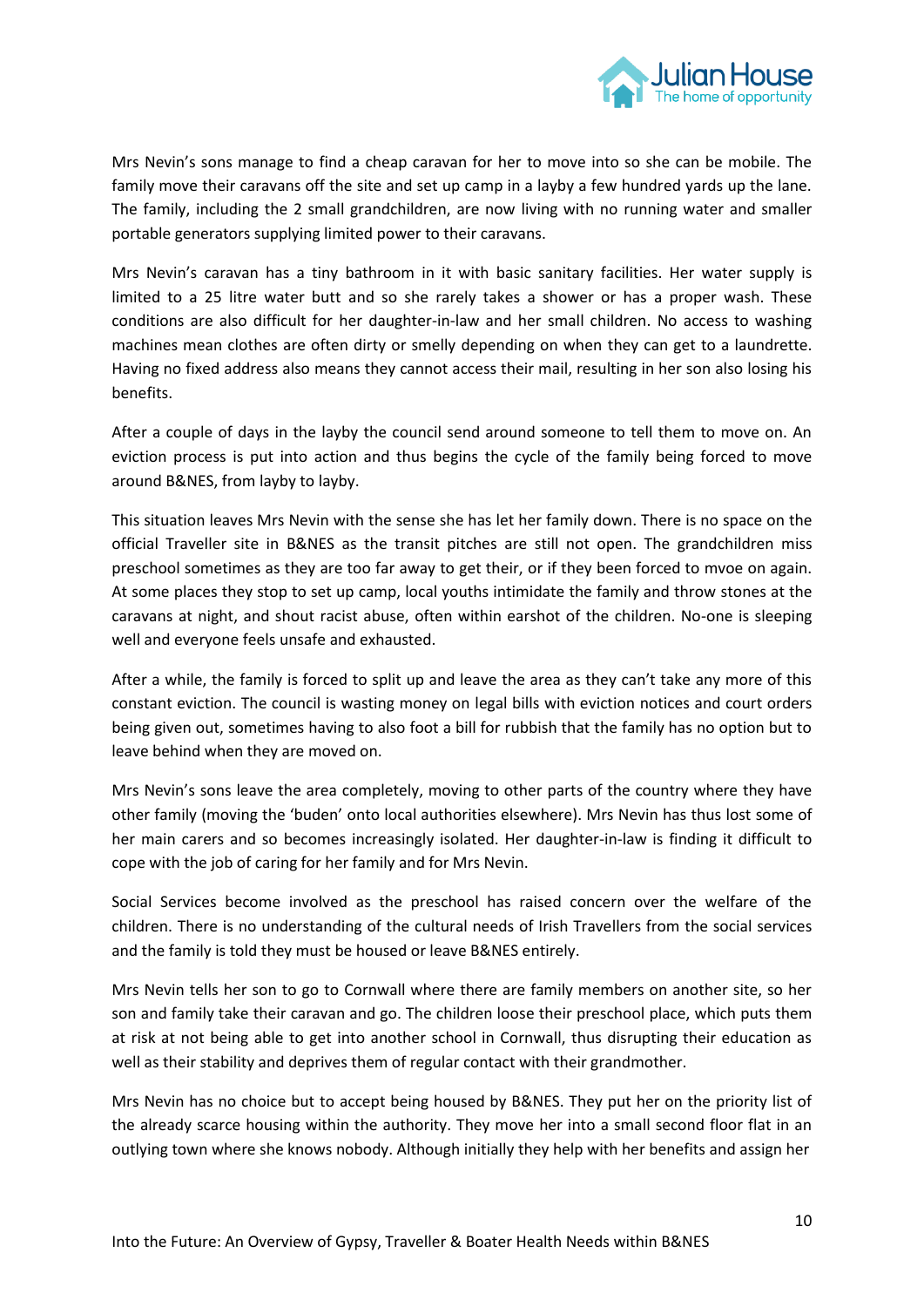

a health worker Mrs Nevin is reluctant and mistrustful of everyone and the level of engagement drops away.

Mrs Nevin is now alone in unfamiliar surroundings and only sees her son and grandchildren on the odd occasion when they visit. She is constantly in arrears with her rent and bills and is confused at how things work with the payments. She has no open space to go out in and due to her limited mobility cannot venture out much. She is isolated from her family and community and becomes increasingly reclusive.

#### **Pathway 2**

Mrs Nevin hears about the TCS Service through her GP after the practice staff received cultural awareness training. She contacts the service who go out and meet her to discuss her needs. They help her to fill out and apply for PIP and attend the assessment with her, and the application is successful. This means she can pay her son and daughter-in-law for caring for her, helping them financially and in turn making her feel less of burden to them.

TCS help Mrs Nevin get to appointments and mediate with other organisations such as the Electric Board, to help her apply for mains power to be brought to her site. The service also supports Mrs Nevin with her planning appeal, writing letters of support to councillors, accompanying her to see the local MP, and arranging appointments with other organisations such as SARI (*Stand Against Racism & Inequality).* TCS also helps Mrs Nevil with internet and email so she can communicate with her solicitors better. Mrs Nevil feels more empowered and busy and has regular contact with her worker from TCS.

To help combat her isolation, the TCS worker arranges for Mrs Nevil to join a women's bakery course run by the wider organisation. This gets Mrs Nevil out and about a bit and she starts to form relationships with her peers and gain confidence.

As trust is built between Mrs Nevil and the TCS worker, Mrs Nevil slowly tells the stories of her life. The TCS worker realises Mrs Nevil would really benefit from receiving some counselling and starts to investigate how to encourage her client into this. The TCS worker also brings the service's Outreach minibus to the site with Sirona workers, to deliver Healthy Living workshops and cookery sessions.

The TCS worker contacts Sirona health workers who visit Mrs Nevil and help her with a range of issues, all of which improve her quality of life and support her daughter-in-law with her children. Mrs Nevil therefore regular visitors to her caravan, making her feel less isolated.

The TCS worker also helps to build bridges between Travelling communities by introducing Miss Lee to Mrs Nevil. Miss Lee is in desperate need of a static caravan as her current accommodation is in a severely dilapidated state and unfit for her and her children to live in.

Mrs Nevil has an empty static on her site, which she needs to get rid of so as to smarten the site up prior to a planning visit by councillors. She gives the static to Miss Lee. Miss Lee arranges to transport the static onto her pitch on the site in Bath. She now has a new home for her and her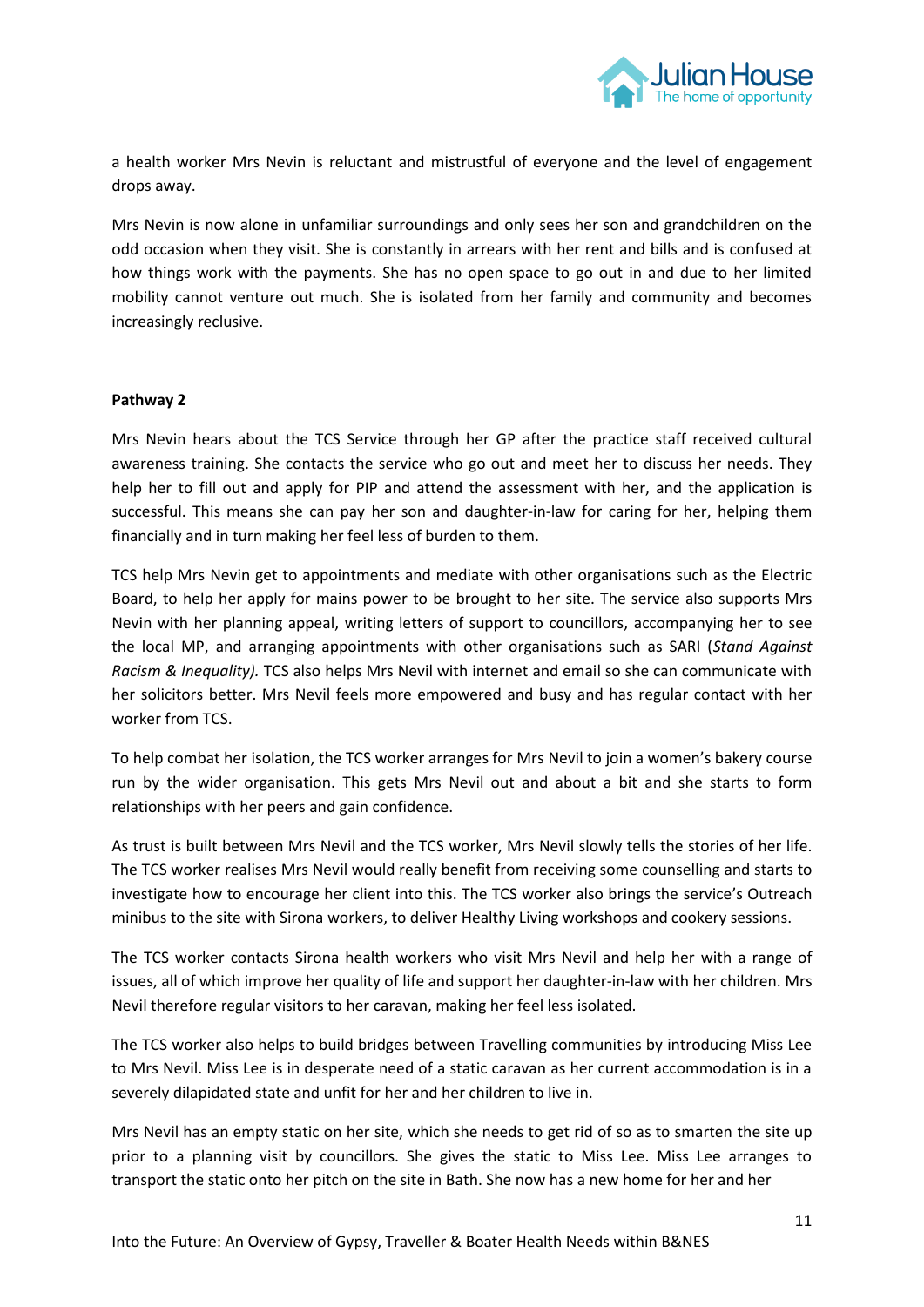

children and Mrs Nevil has rid herself of the unwanted caravan, which would have been a nuisance to her planning case. Mrs Nevil feels happy she has been able to help Miss Lee.

The TCS worker seeks clarification from B&NES regarding what will happen after Mrs Nevil lost her case for planning permission. The TCS worker spoke in support of the family at the planning committee meeting but the councillors voting against the case got the majority and voted to pursue enforcement and evict Mrs Nevil and her family from the land which would have happened just before Christmas. The TCS worker contacted the relevant officers at B&NES and got them to confirm no eviction would take place, until the result of the planning appeal has been decided in the spring. Mrs Nevil and her family now know they can at least spend Christmas and a few weeks after at home at least, as no one from the council ever actually communicated this situation to the family and they were left living in daily fear of being evicted.

The TCS worker and the other organisations she has brought on board are currently all working on a case to support the family through the planning appeal on the grounds of discrimination and considering the welfare and future of the children and Mrs Nevil's health needs.

# **Scenario 2 (New Traveller)**

Miss Lee has been living on an unauthorised encampment with 2 of her children (aged 7 and 13) with her ex-partner, the father of her youngest child, for 5 years. Both her children are successfully enrolled in the local schools with reasonably good attendance. Eventually the site is evicted as the council have contracted a new authorised site in the adjoining field. Everyone who is able-bodied and capable is pushed out onto the road again, and those who aren't stay behind on a temporary site nearby to wait for the new site to be built.

Miss Lee and her family are forced to stay behind against her wishes. She is suffering from extremely bad health due to a history of drug and alcohol abuse, which limits her mobility and means a life back on the road is not possible. She has an undiagnosed bone problem which means she has regular appointments at the Mineral Hospital in Bath. Miss Lee also recognises that the education of her children is vital and does not want to take them out of school when they have settled so well.

The temporary site has extremely poor conditions – only 1 water tap between 9 families, 2 rarely cleaned portaloos and an overflowing skip which attracts rats. The ground is gravel, meaning dog faeces is difficult to pick up and the site quickly becomes a health hazard for small children. Miss Lee becomes depressed since she has lost the community who supported her for the last 5 years with the move, and she is missing having the ability to travel. Her drinking increases and as a result her health further deteriorates.

Miss Lee becomes agitated and impatient on the temporary site – there is little communication between the residents and the housing team, and rumours are rife as to if they will be allowed on site at all. When a housing representative does eventually come to site everyone is highly stressed about their futures. Miss Lee is especially worried for the sake of her children. The new site manager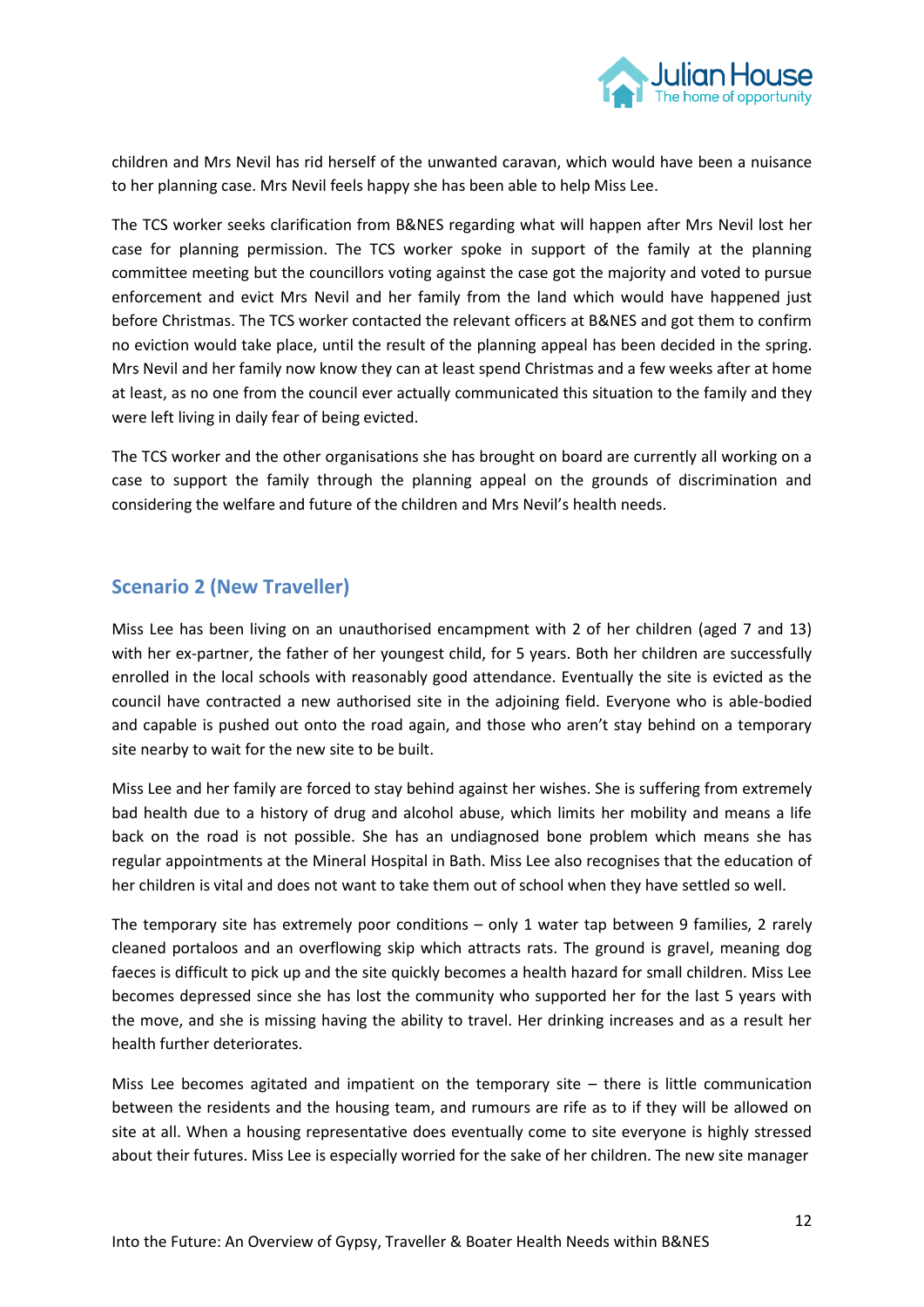

refuses to acknowledge their difficult state of limbo and demonstrates little understanding of New Traveller culture in the way she addresses them. Miss Lee is upset, scared and exhausted – as a result she shouts at the site manager. She is swiftly told that she will no longer have a pitch due to her 'bad behaviour'.

### **Pathway 1**

Miss Lee and her family remain on the temporary site until the authorised site officially opens. The remains of her friends from the old site move on, and she is told that she will have to leave the temporary site immediately. Miss Lee takes her children back onto the road as she has no other choice. She has no transport of her own and so relies on her eldest son (who lives on site in Dorset) to move her two caravans. Due to her children being in the local school, and the difficulties in transporting her caravans, she can only move short distances at a time.

Miss Lee is declared 'intentionally homeless' by the council as she supposedly gave up her pitch. With the opening of the new site the council takes a hardline approach to illegal encampments and so she is continuously moved on. She now has no access to basic amenities such as clean running water, which means further deterioration of her health and poor living conditions for her children. The children become visibly scruffy as she cannot wash their uniforms, drawing attention to them in school by both bullies and teachers. With the increasing distance between her caravans and the school, and the difficult time they have there, the children's attendance drops rapidly.

The school authorities alert social services about the children. The social worker has minimal understanding of New Traveller culture and the difficulties faced by the community. When she visits Miss Lee she is unwilling to listen to her side of the situation as a colleague had told her that 'all Travellers are liars'. Miss Lee is deemed incapable of looking after her two children, something which in the past she had been able to do with the support of her close-knit community, and so they are swiftly put into care. Miss Lee is told she must move into bricks and mortar before she can have her children back.

Miss Lee is put onto Homesearch and in time is moved into a small flat on the outskirts of Bath. She feels extremely isolated and claustrophobic in the house as she has lived in caravans and on site since the age of 13. She rapidly becomes extremely depressed and as a result falls back into using heroin (which she had given up with the birth of her children). The social worker decides that she cannot have her children back for this reason.

One day she overhears a nurse telling a colleague at the Mineral Hospital that 'Travellers are always difficult'. When she tries to tell a doctor this she is ignored. Upset, Miss Lee stops engaging so well with the staff the hospital and is quickly labelled as a 'difficult patient'. She decides to stop going to the hospital as she feels too unwelcome there.

Due to stopping her treatment, Miss Lee's mobility decreases even further. She can now barely leave the flat. She has lost her home, her family, and the support of her community. She has turned back to heavy use of heroin to ease the depression and has disengaged with the few services she was using. She regularly calls the emergency services as she is scared and alone. She cannot see a way out of this situation.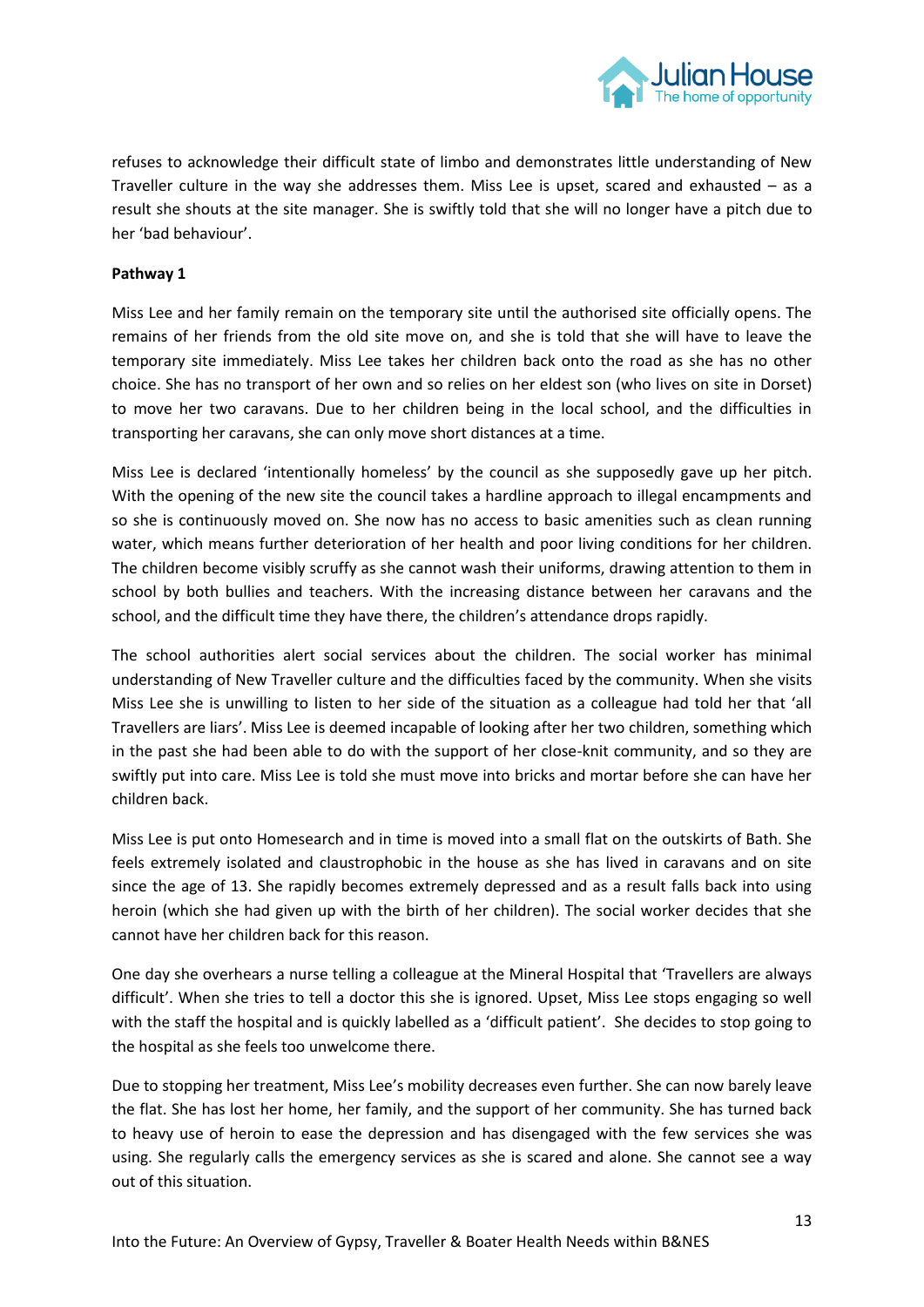

#### **Pathway 2**

Miss Lee and her family remain on the temporary site. She contacts Travelling Community Support and explains the difficulties they have been facing and the reasons she became upset with the housing representative. TCS arranges a formal meeting with the housing team and advocates for Miss Lee. Both sides are given a chance to explain themselves and the meeting results in Miss Lee getting her pitch back. TCS assist Miss Lee in getting a Credit Union for her pitch deposit, and help her navigate the housing benefit system for the first time to avoid her falling into rent arrears. The housing team agree to some basic training with TCS regarding New Traveller culture to better prepare them for the opening of the new site.

Miss Lee moves onto the new site with her two children, and the father of her youngest son moves onto a pitch nearby to help with the childcare. Miss Lee is still resentful of moving onto the site and misses the rest of the community, and she talks about moving the family up to Yorkshire some day soon to stay on a large site some of her friends have moved to. However, she is aware that the quality of life for her children has risen hugely due to good access to basic amenities. The utility blocks on each pitch act as a good space for the children to do their homework away from the hustle bustle of the caravans, and they continue to do well at school.

Miss Lee begins to settle in the new environment. She has remained in touch with TCS as they have supported her in accessing local services she previously did not use, such as the local doctors surgery. One day TCS bring a DHI worker to site using their outreach van. Miss Lee has been thinking about changing her drinking habits since moving onto the new site away from the chaos of her previous home. She comes to the van for a chat, which acts as a neutral space away from the children and the rest of site. In the van the DHI worker refers her for an initial assessment with an alcohol and substance misuse worker. TCS take her to her initial appointment to ensure she gets there.

A few months into her move onto site, Miss Lee really begins to see the benefits of the changes she is making for both her and her children. Her health improves and she regularly receives support from DHI. She decides that she'd like to stay in the area and so begins looking for a static to provide some more space for her and the children. TCS have been working closely with an Irish Traveller woman named Mrs Small. They are aware that she is trying to sell a static which is lying empty on her site. With permission from both sides, TCS put Miss Lee and Mrs Nevil in touch and they arrange the buying and delivery of the static between them. This deal not only provides Miss Lee and her family with a home and helps out Mrs Nevil financially, but it also improves inter-Traveller relations within B&NES. TCS arrange a grant from St John's Hospital to aquire furniture for the static.

## **Scenario 3 (Liveaboard Boater)**

Mr Pots is a 55 year old man, who has been living on his canal boat for around 15 years. He first contacted us in the spring needing support and advice with applying for PIP, which TCS helped with and attended the assessment interview with him. He was successfully awarded PIP, which meant he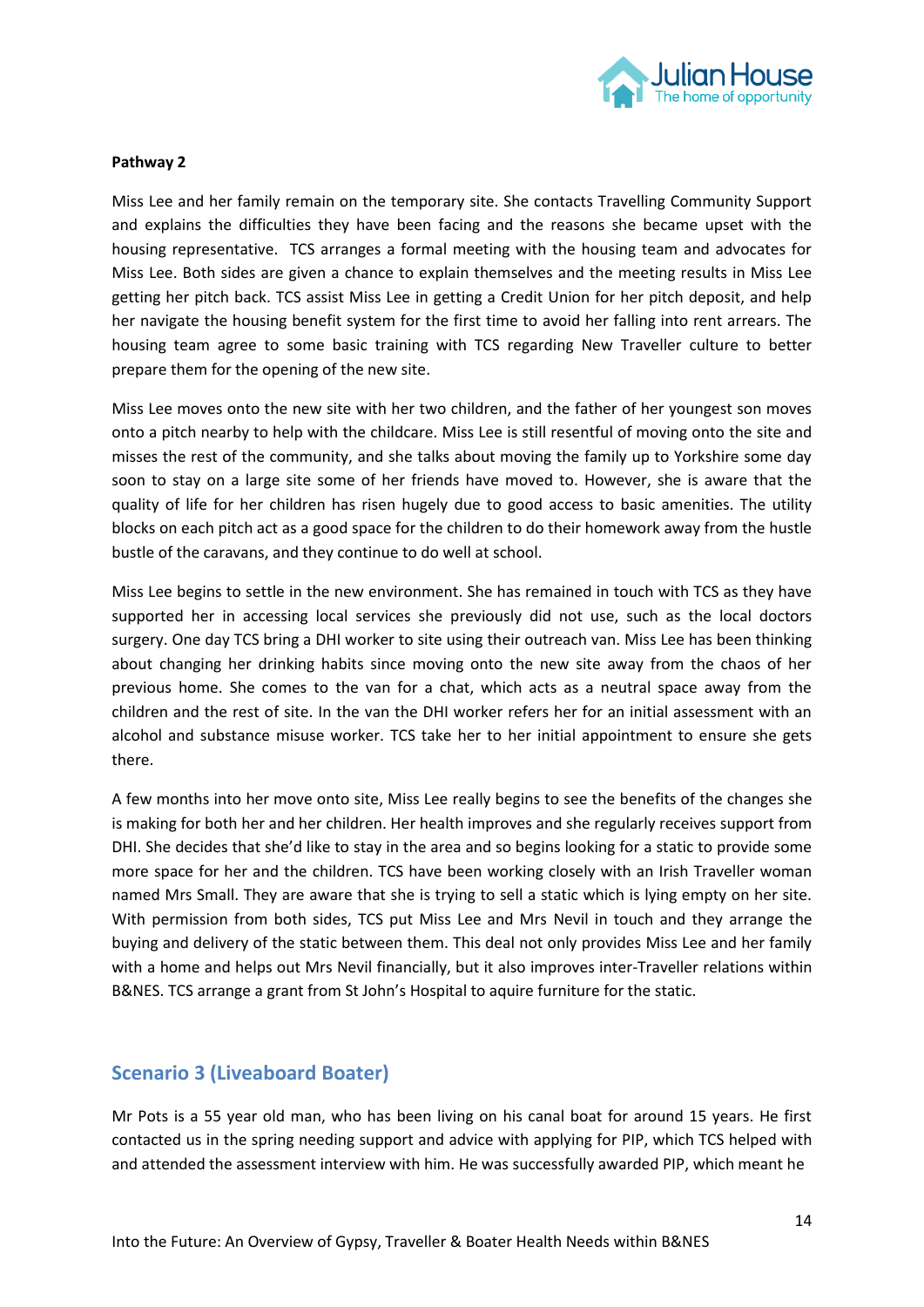

could afford to employ a helper for a few hours each week to help with boat related tasks he could not longer perform alone. Mr Pots has a severe and degenerative back condition, which flairs up every so often, causing pain and generally limiting his mobility. He needed help with coal and wood sacks, moving his boat and mooring etc, emptying his toilet cassette and getting to the shops for food.

Mr Pots decided to move his boat into a nearby marina as he realised he could not continue as a continuous cruiser with his health deteriorating. TCS helped him apply for housing benefit to cover the cost of his mooring and his boat licence. Once all this was in place, TCS did not hear from him for several months. During this period, Mr Pots's mental health became increasingly unstable and he becomes more depressed and isolated, often not leaving his boat for days. He is in a lot of pain but his doctor will not change his medication. His housing benefit, ESA and boat licence payments have been stopped and he is too confused and depressed to sort them out, so is receiving no money or paying any bills. He becomes suicidal and rings the Crisis mental health team in desperation.

## **Pathway 1**

After speaking over the phone to Mr Pots, during which he is also cut off several times due to bad signal in the marina, the MH intensive team decide not to make an urgent home visit. They make an appointment to see him but cannot get back in contact with him to tell him when it is. Mr Pots receives one more phone call from them, then nothing.

Mr Pots has a mountain of chaotic paperwork and no clear system for keeping record of who he has spoken to and when. He becomes more and more confused and isolated. Often his only other contact day to day is a neighbour on a nearby boat who tries to help him get to the shops. Mr Pots drinking also increases. As he has lost his benefit income he cannot afford to continue paying for the young man who comes to help with boat jobs, lifting coal and wood, cleaning out the burner, changing gas bottles and ensuring the boat is safe and sound and not in danger of sinking.

Mr Pots attends the first couple of counselling sessions he has booked with Revival and Turning Point but after that he lets it lapse as he cannot cope with them and finds it difficult to get to appointments on time as he has to find money for a bus or rely on lifts.

Neighbours try to help as best they can but Mr Pots's mental health is deteriorating and he becomes less open to accepting assistance from anyone. He runs out of gas and cannot cook hot meals for himself anymore. The area around his boat becomes messy with coal sacks and rubbish that he cant lift and remove himself and the marina management begin to complain.

Eventually Mr Pots is forced to leave the marina as he has not paid and his mooring has become a mess. He manages to find a friend to help him move the boat out of the marina and back onto the canal but he then stays in that one place for a lengthy period of time, which starts to attract the attention of Canal and River Trust enforcement officers. Due to his new isolated location Mr Pots can no longer easily leave the boat. He is now foraging in the nearby countryside for wood in order to keep his burner lit but still has no gas. He is loosing weight and running out of food stores. He has lost his address at the marina and no longer knows what is happening with his benefits etc. He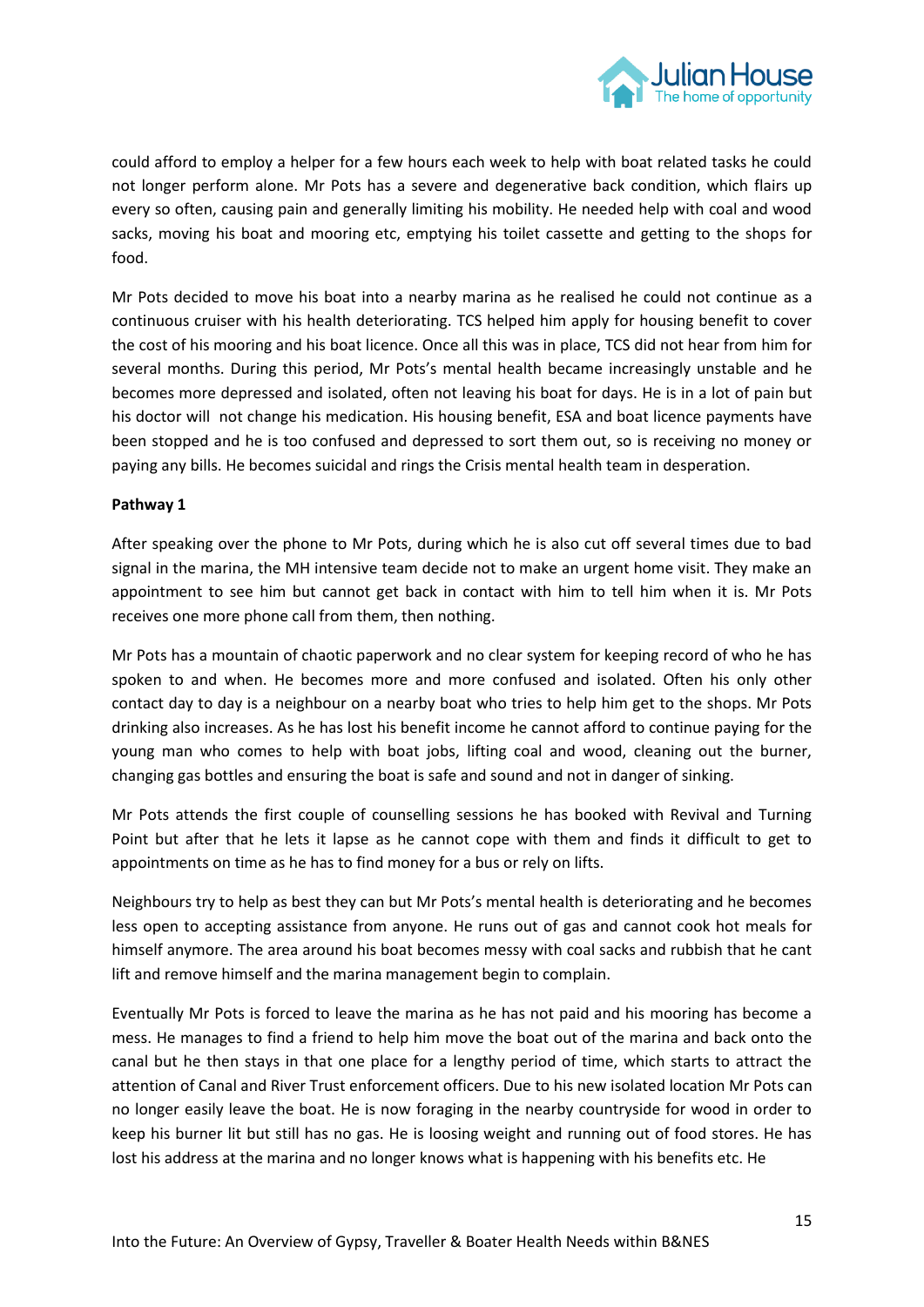

cannot easilty get to the GP for more pain killers and anti depressants. He is embarassed at his appearance and lack of cleanliness so does not go out much.

One night there is a bad storm and Mr Pot's boat, which now has flat batteries due to not moving and recharging, takes on water as the bilge pump does not work. The boat is now no longer habitable and Mr Pots has lost most of his personal belongings and is in shock.

He is now effectively homeless and has to present in the nearest town to the homelss hostel. He sleeps under a hedge beside his boat slowly salvaging what belongings he can from his boat. The boating community rallies around and manages to refloat his boat eventually but is is unihabitable and in time unfortunately sinks again. Mr Pots continues to access homeless services but slowly falls into a cycle of declining mental and physical health. Ambulance services are called by concerned members of the public several times throughout the winter when Mr Pots is found in his makeshift camp suffering from the cold and ill. He has a number of overnight stays in the local hospital.

## **Pathway 2**

Mr Pots got back in contact with TCS in November. He was very distressed and mentally unstable, considering suicide. He had rung the Intensive Team at the hospital but they had decided not to come out and visit him. TCS went out to visit him the next day to talk and discuss how they could mediate with mental health services and get him the support he urgently needed. Over the next few days the TCS worker spoke to the MH team, the GP and with Mr Pots, resulting in a home visit by a duty nurse 4 days later. Mr Pots is currently being assessed and is now receiving support.

He has also been supported to enroll onto counselling with Turning Point (a substance misuse support provider) and Revival (counselling provider dealing with traumatic cases of abuse).

As a result of Mr Pots's deteriorating mental health, his housing benefit, ESA and boat licence payments had all been stopped and he was faced with a virtual papertrail of communications from the various agencies, which due to his state of confusion and depression, he could not cope with.

The TCS worker has mediated with all these agencies and resolved all the issues, resulting in a back payment of Mr Pots's housing benefit the following day, meaning he can pay his marina fee and boat licence.

The TCS worker also took Mr Pots up to the Job Centre in Devizes and arranged for his current sick note to be copied immediately, resulting in his benefits being reinstated a few days later. The worker also assisted Mr Pots in finding another boater from the canal community to come and help him with the jobs he cannot perform himself and to take him into town for shopping and appointments etc.

Mr Pots also realises he is no longer able to cope with living on his boat any more. He cannot manage the day to day tasks needed to keep the boat safe and afloat and he is struggling with personal hygiene and eating properly. He decides he needs to try and get onto the housing list and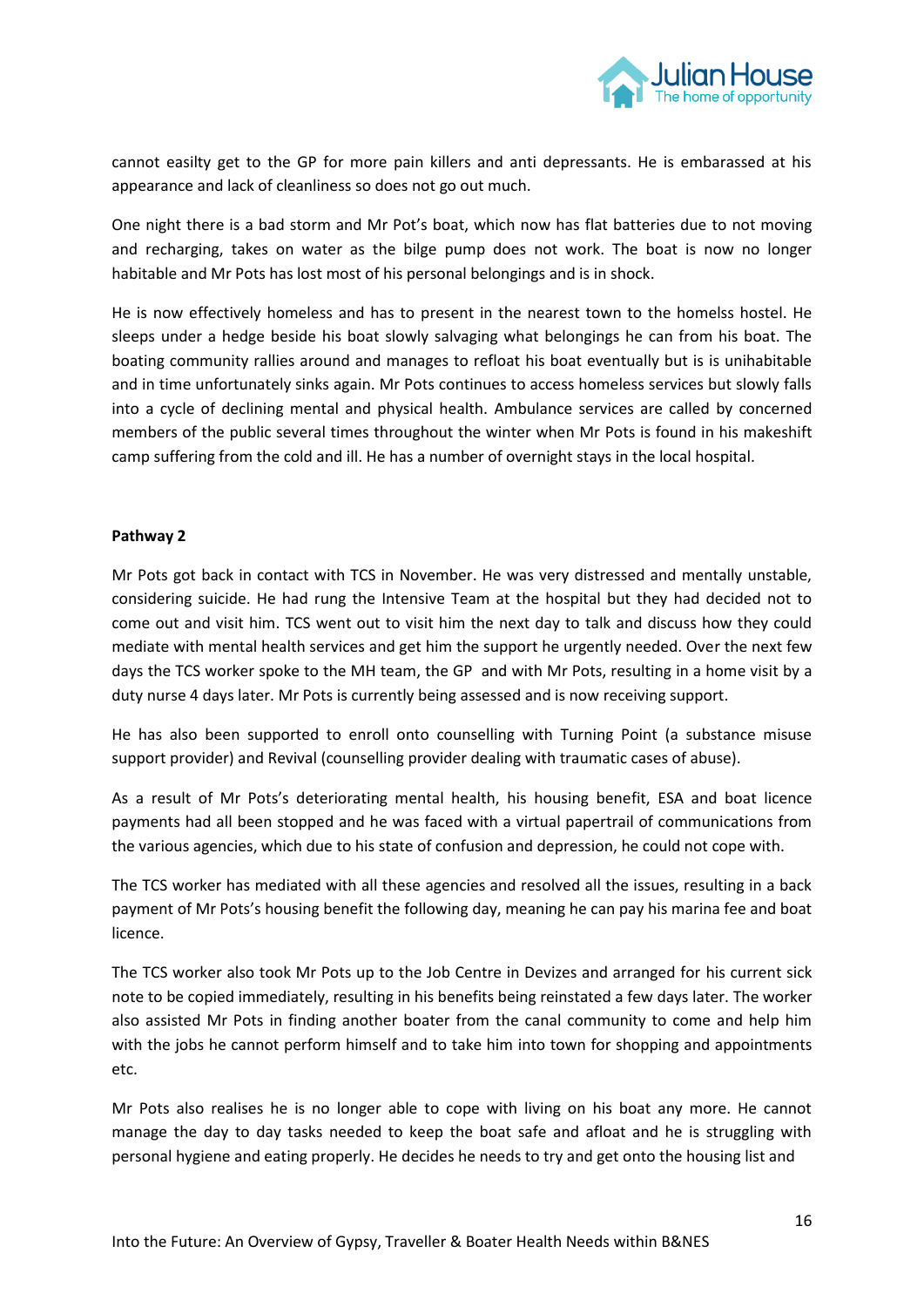

move onto land, albeit relunctantly, so the TCS worker and the MH team arrange for an officer from Housing to carry out a home visit to assess Mr Pots with regard to prioritising him for social housing.

After the meeting the TCS worker liaises with the housing officer and writes a letter of support for Mr Pots's case, as well as speaking to his GP and requesting they write a similar letter, which she agrees to do.

At present, although still struggling with his depression, Mr Pots is now accessing the other counselling and support services he needs to try and work through his issues, and feels secure in that he knows the TCS team are on hand to assist him when otherwise there is noone else he can turn to.

# **Scenario 4 (English Gypsy)**

Mr Smith has been living with his 13 year old daughter, B, on a council site in Shropshire for the past 6 years. He has steady work in the surrounding areas and is happy, and B is attending the local school. The Smiths have family in the Bath/Bristol area who they visit regularly. On a trip to visit Mr Smith's sister in Keynsham, B falls ill. An ambulance is called and she is taken to the BRI. After some days in hospital B is diagnosed with Idiopathic Intracranial Hypertension. Mr Smith returns to Shropshire with B as he risks losing his pitch if he stays away too long.

## **Pathway 1**

B's condition is serious and as a result she is appointed specialist care. B is having regular blood tests, MRI scans and CSF pressure monitoring at the BRI and Mr Smith quickly finds himself struggling to cover the costs of travel between his site in Shropshire and the hospital. The local hospitals cannot offer the level of treatment B requires and so Mr Smith is eventually forced to let go of his pitch to move his caravan to the area so that B can be closer to the care she needs.

Mr Smith and B cannot stay at his sisters due to an ongoing planning application their presence might endanger, and so they move onto a cousin's pitch on a council site in Bristol. They are quickly moved off and so are forced to park up on the side of the road. They find themselves being regularly moved on around Somerset and the surrounding counties. Minimal access to clean running water and electricity, combined with the stress of constant eviction, start to have negative impacts on B's health and her condition rapidly worsens. Mr Smith finds that he has to call the ambulance for B every 1 to 2 weeks.

Mr Smith feels increasingly out of his depth and is struggling to keep on top of B's medication due to his illiteracy. He feels embarrassed to ask the ambulance staff and the doctors at the hospital, as he finds them critical of his living situation. One doctor tells him it is his 'lifestyle choice' that is worsening his daughter's health.

Mr Smith and his daughter are forced to stay on the roadside whilst they wait for a pitch. B cannot attend the local school without an address and Mr Smith becomes increasingly depressed at their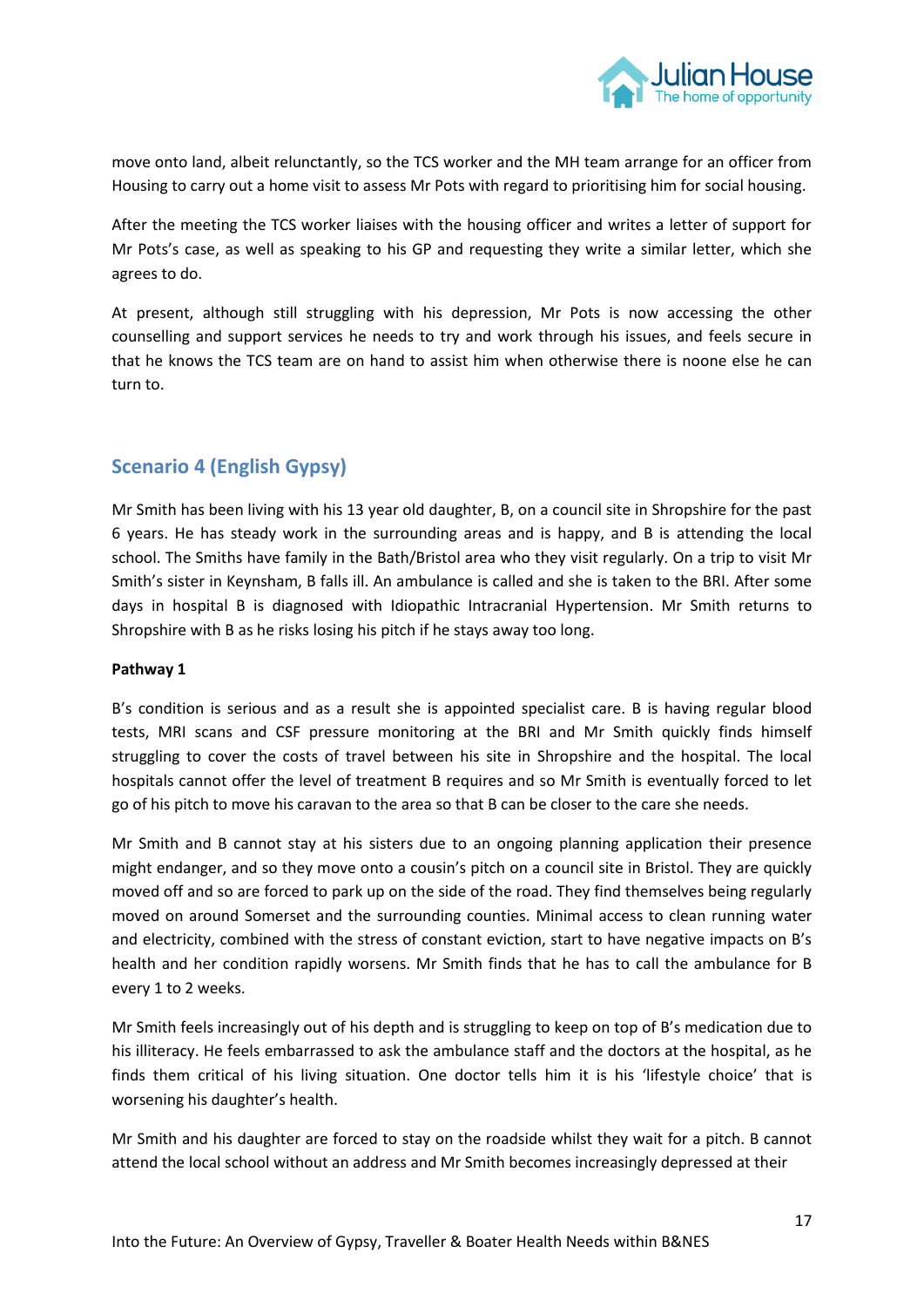

situation. He is prescribed anti-depressants. The doctor does not give Mr Smith the chance to tell him he is illiterate which means Mr Smith struggles with the prescription and takes the wrong dosage, leaving his moods volatile and making him less capable of caring for his daughter. He is also referred to a counsellor but fails to turn up as he is moved out of the area.

### **Pathway 2**

When Mr Smith decides to give up his pitch in Shropshire his sister puts him in touch with TCS as she has worked with them in the past. TCS put together a supporting statement for Mr Smith's permanent pitch applications. They assist him in applying for pitches at all local authority sites across Somerset. Whilst Mr Smith is on the waiting list TCS contact the council where Mr Smith is parked up and explain his situation to them. In consideration of B's poor health they do not move him on and provide him with basic amenities.

TCS give Mr Smith some '*I need help with…'* cards – on the back he ticks the box labelled 'reading and writing'. Mr Smith gives these to the receptionist and to the doctor so they understand that he can't fill out forms for his daughter or read the medicine instructions. On realising this, the doctor fully explains B's medicine as he prescribes it. The receptionist finds help for Mr Smith when he needs to fill out forms.

TCS contact the Children Missing Education Service and they visit B and Mr Smith at their caravan. The advisor has contacted the local school and arrives the school registration forms which she helps Mr Smith fill out. B is found a place in the school within a fortnight.

With supporting statements written by TCS and the BRI, Mr Smith soon finds that he is prioritised for a permanent pitch. B can now get to her appointments at the BRI much more easily, and access to clean running water and electricity has bettered her health significantly meaning she rarely has to use the ambulance service. Mr Smiths family in the area keep an eye on B if he is at work when she is at home.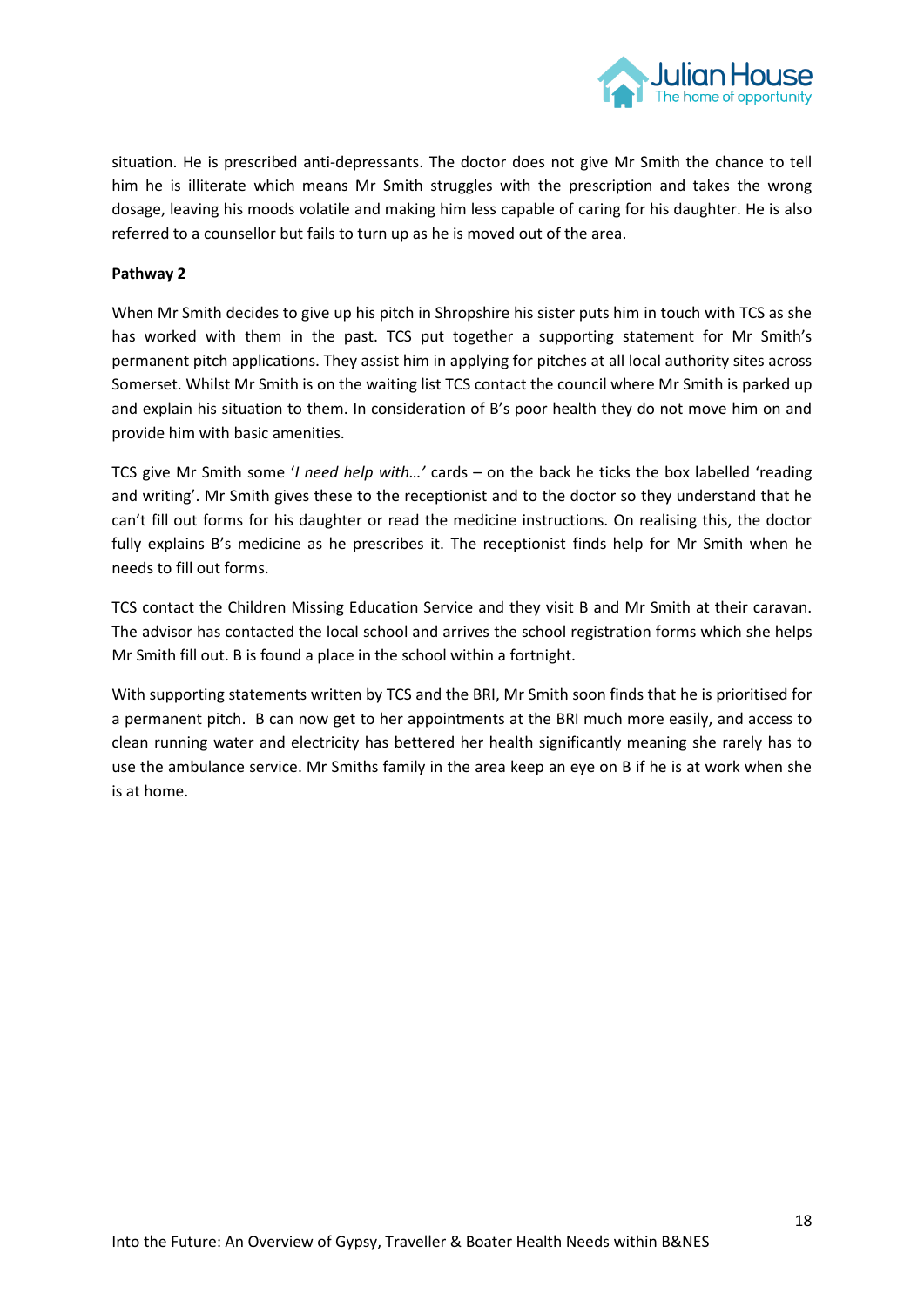

# Costings and Calculations

The tables below show costs associated with each step of health and social care activity, or council led enforcement processes. Where a cost is long-term (e.g. residential care) the figures are quoted to cover 12 months. Sources for all costs can be found in the Annex.

| <b>ENFORCEMENT</b>                                 | <b>COST E</b> |
|----------------------------------------------------|---------------|
| Issue Fee in Country Court for Claim of Possession | 175           |
| Application for deemed service                     | 45            |
| High Court issue fee for Writ of Possession        | 60            |
| Administration fees                                | 295           |
| Enforcement Officer x 2 for first hour             | 190           |
| Enforcement Officer per hour                       | 95            |
| Total (average 4 hours per eviction)               | £1525         |

## **Scenario 1**

### **Mrs Nevil's Pathway 1**

| <b>EVENT</b>                               | <b>COST £</b> | <b>COMMENTS</b>                        |
|--------------------------------------------|---------------|----------------------------------------|
| GP appointment                             | 45            | Per short session (6 visits)           |
| Prescriptions (repeat)                     | 43            | Per item (12 items)                    |
| Health worker visits                       | 138           | 10 visits                              |
| Intervention from social services          | 1,117         | Case worker and visits                 |
| Cost of Eviction from land                 | 19,350        | For entire process                     |
| Calls to 999 to police to attend incidents | 510           | 3 calls to 999 for police to attend    |
| directed at the family on the roadside     |               |                                        |
| Eviction from roadside                     | 1,525         | All court and enforcement fees, with 4 |
|                                            |               | hours per eviction (4 evictions)       |
| Social Housing and council tax             | 750pm         | Per month - Covered by benefits        |
| <b>Total</b>                               | £29,612.6     | Over 12 month period                   |

#### **Mrs Nevil's Pathway 2**

| <b>FVFNT</b>                          | COST £ | <b>COMMENTS</b>               |
|---------------------------------------|--------|-------------------------------|
| GP appointment                        | 45     | Per short session (12 visits) |
| Prescriptions (repeat)                | 43     | Per item (15 items)           |
| Health worker and children's services | 138    | 4 visits                      |
| <b>Total</b>                          | £1,737 | Over 12 month period          |

### **Scenario 2**

#### **Miss Lee's Pathway 1**

| <b>EVENTS</b>                       | COST £ | <b>COMMENTS</b>                        |
|-------------------------------------|--------|----------------------------------------|
| Eviction from roadside              | 1525   | All court and enforcement fees, with 4 |
|                                     |        | hours per eviction (4 evictions)       |
| Visit from social services per hour | 79     | 2 visits                               |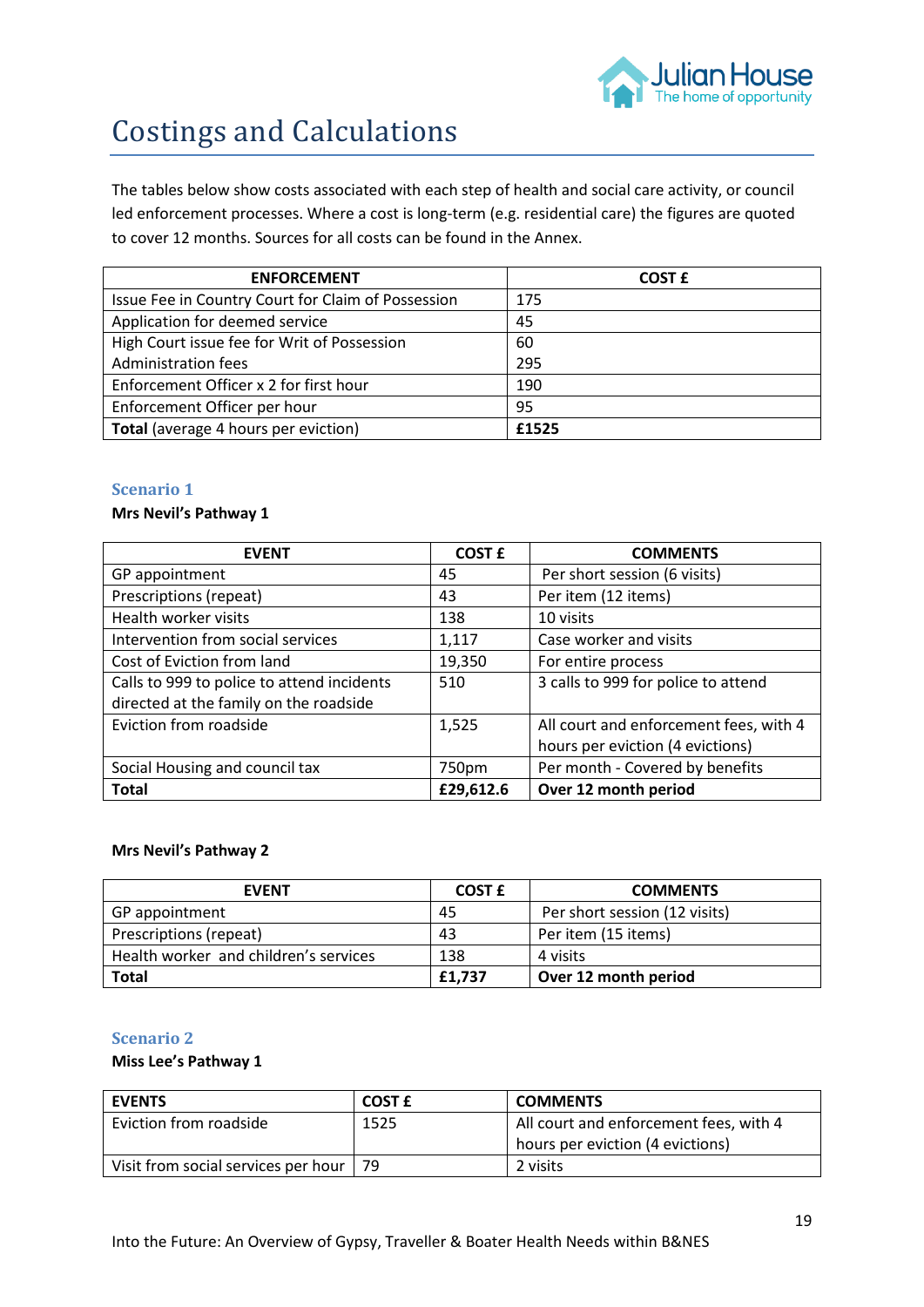

| Decision to place child in care | 346               | Assumes 2 hours per child of client related |
|---------------------------------|-------------------|---------------------------------------------|
|                                 |                   | work by social worker at £79 p.h. and two   |
|                                 |                   | hours at £94 p.h. from team leader          |
| Child in residential care:      | 250,000 (average) | Per year per child                          |
| Social housing and council tax  | 750               | Per month - Covered by benefits             |
| Hospital appointment            | 110               | 7 visits as outpatient                      |
| Missed hospital appointment     | 110               | 2 missed. No reduction for appointments     |
|                                 |                   | not attended                                |
| <b>Emergency services</b>       | 263               | Assumed call out 5 times                    |
| <b>Total</b>                    | £518,255          | Over 12 month period                        |

## **Miss Lee's Pathway 2**

| <b>EVENTS</b>        | COST £ | <b>COMMENT</b>         |
|----------------------|--------|------------------------|
| Pitch fees           | 400    | Per month              |
| Hospital appointment | 110    | 9 visits as outpatient |
| <b>Total</b>         | £5,790 | Over 12 month period   |

### **Scenario 3**

# **Mr Pots' Pathway 1**

| <b>EVENT</b>                      | <b>COST £</b> | <b>COMMENTS</b>                   |
|-----------------------------------|---------------|-----------------------------------|
| GP appointment                    | 45            | Per short session (12 visits)     |
| Prescriptions                     | 43            | Per item (8 items)                |
| Health and social services        | $1,631$ pa    | For mental health and debt issues |
| Intervention for psychosis        | 11,815pa      | All MH support groups and team    |
| Ambulance attendance              | 263           | Per call out (3 callouts)         |
| Taken to A&E                      | 124           | Per visit (3 visits)              |
| <b>Hospital Stay</b>              | 415           | Per day (10 days)                 |
| <b>Homeless Services</b>          | 42            | Per day/overnight stay (20 stays) |
| Support worker in homeless hostel | 120           | Per session (5 sessions)          |
| <b>Total</b>                      | 21,080.40     | Over 12 month period              |

## **Mr Pots' Pathway 2**

| <b>EVENT</b>                  | <b>COST £</b> | <b>COMMENTS</b>                 |
|-------------------------------|---------------|---------------------------------|
| GP appointment                | 45            | Per short session (4 visits)    |
| Prescriptions                 | 43            | Per item (6 items)              |
| MH assessment                 | 267           | Home visit assessment (1 visit) |
| Alcohol misuse services       | 120           | Per session (20 sessions)       |
| Early detection for psychosis | 3,058pa       | <b>Support and Counselling</b>  |
| <b>Total</b>                  | £6,162.80     | Over 12 month period            |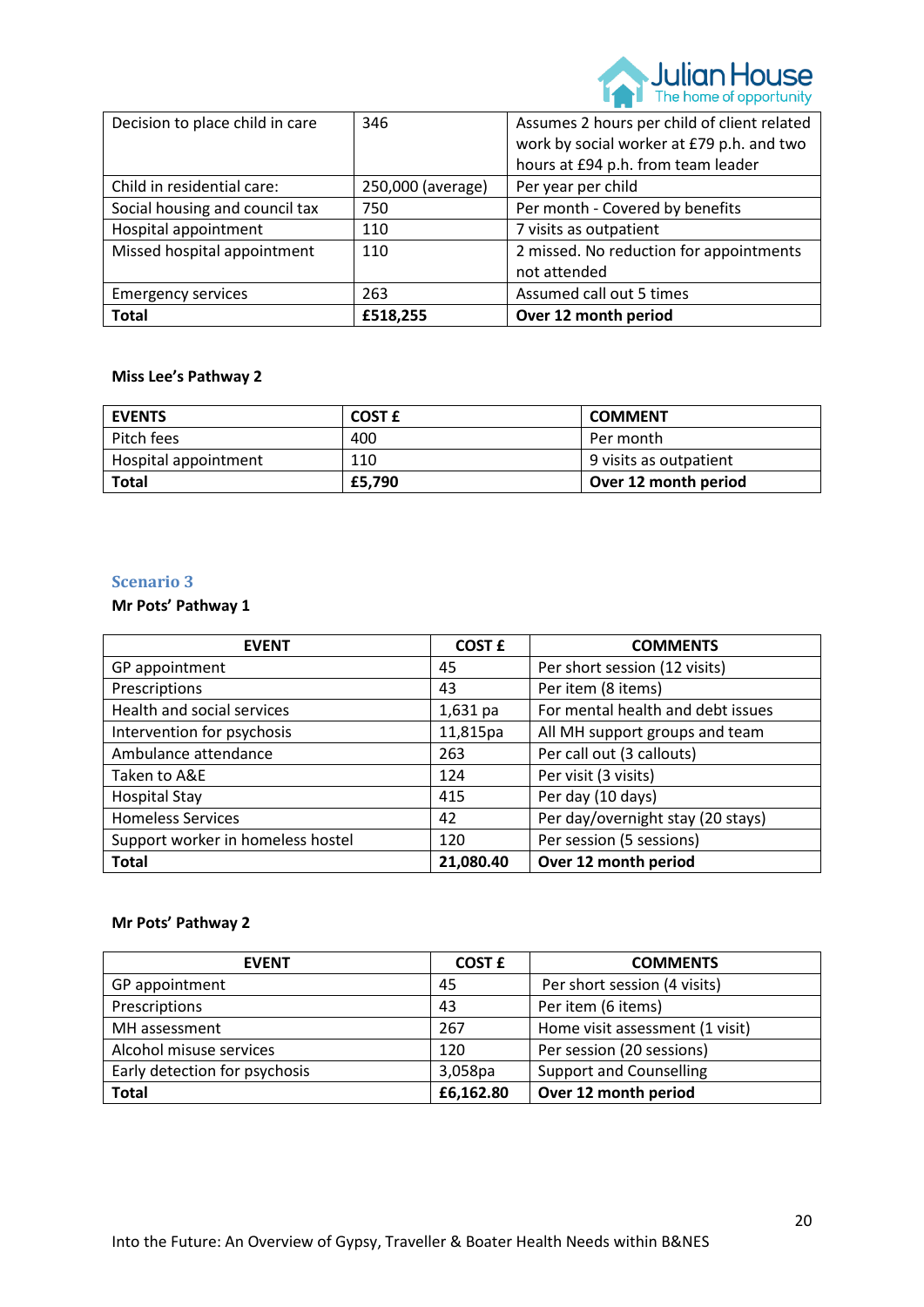

## **Scenario 4**

## **Mr Smith's Pathway 1**

| <b>EVENT</b>           | <b>COST £</b> | <b>COMMENTS</b>                                                            |
|------------------------|---------------|----------------------------------------------------------------------------|
| Hospital appointment   | 110           | Outpatient (5 appointments)                                                |
| Eviction from roadside | 1525          | All court and enforcement fees, with 4 hours<br>per eviction (5 evictions) |
| Ambulance attendance   | 263           | Per visit (5 visits)                                                       |
| Taken to A&E           | 124           | Per visit (5 visits)                                                       |
| Hospital stay          | 400           | Per day on hospital ward (11 days)                                         |
| Prescription           | 43            | Per item (8 items)                                                         |
| GP appointment         | 45            | Cost of (short) GP surgery visit                                           |
| CBT course arranged    | 708           | Cost of 1:1 CBT, course of 12 sessions booked                              |
|                        |               | @ cost to NHS £59 per session                                              |
| CBT failed to attend   | $\Omega$      | (included in above - no reduction for sessions                             |
|                        |               | not attended)                                                              |
| <b>Total</b>           | £15,607       | Over 12 month period                                                       |

## **Mr Smith's Pathway 2**

| <b>EVENT</b>         | <b>COST £</b> | <b>COMMENTS</b>                   |
|----------------------|---------------|-----------------------------------|
| Hospital appointment | 110           | Outpatient (5 visits)             |
| Ambulance attendance | 263           | Per visit (2 visits)              |
| Taken to A&E         | 124           | Per visit (2 visits)              |
| Hospital stay        | 400           | Per day on hospital ward (7 days) |
| Prescription         | 43            | Per item (6 items)                |
| <b>Total</b>         | £4425         | Over 12 month period              |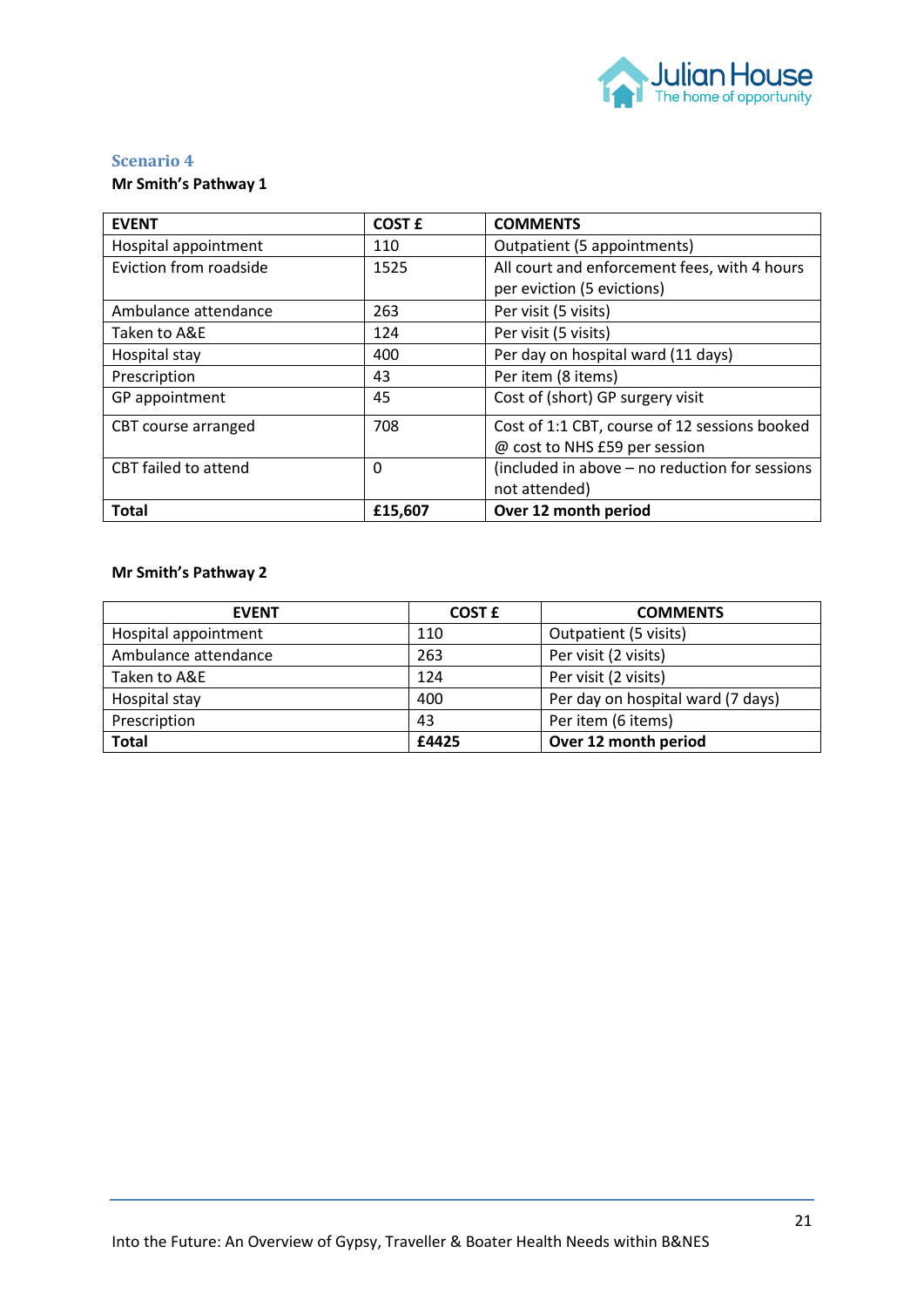

# Conclusions

These scenarios demonstrate the greatly reduced costs to health, social and council services with the intervention of Travelling Community Support. This determines that some up-front investment in outreach work can pay for itself many times over.

Travelling Community Support has had an incredible journey over 2015. The workers have been committed to the aims and objectives of the remit and as a result the service has become a respected and valued resource, not just among the communities it represents and works with, but with all the other organisations and support groups it has linked up with.

The task of setting up a pilot project such as this seemed daunting at the beginning. Not only were the workers called upon to make the initial links to other agencies and organisations, they also had to build good relationships based upon trust and fairness with the service users. A particularly hard group to engage with were the New Travellers living on the temporary site on the outskirts of Bath.

This group was initially sceptical, mistrustful and despondent, having been let down in the past by services which, for whatever reason, could not deliver upon promises they made. Through clear communication and consistent delivery of results throughout the year, the TCS workers have ensured strong relationships with all their service users. In many cases service users have no one else they can turn to for support with their issues. Having successfully laid the foundations of the project the TCS workers would now like to continue building upon the work done so far. TCS would seek to concentrate on supporting clients with improving mental and physical health. The Outreach bus programme is key to this aim.

Cultural awareness training offered by TCS to GP surgeries and other Local Authority departments has proved difficult to implement in the first year. It is only just now beginning to gain momentum through word of mouth and positive feedback. The workers firmly believe that this is a crucial part of the service and that such training is invaluable. If awarded further funding TCS would also be able to concentrate on targeting training to GPs and surgery staff. Clients continue to have issues with their GP surgeries, and the TCS workers want to prioritise this area of the service, particularly with regard to receptionists and front line staff.

Finally, the workers have asked some of the organisations and clients they work with for feedback. The tables in Appendix 1 are from other services TCS has worked with over the course of this year. Listed below are a number of comments they have received from service users.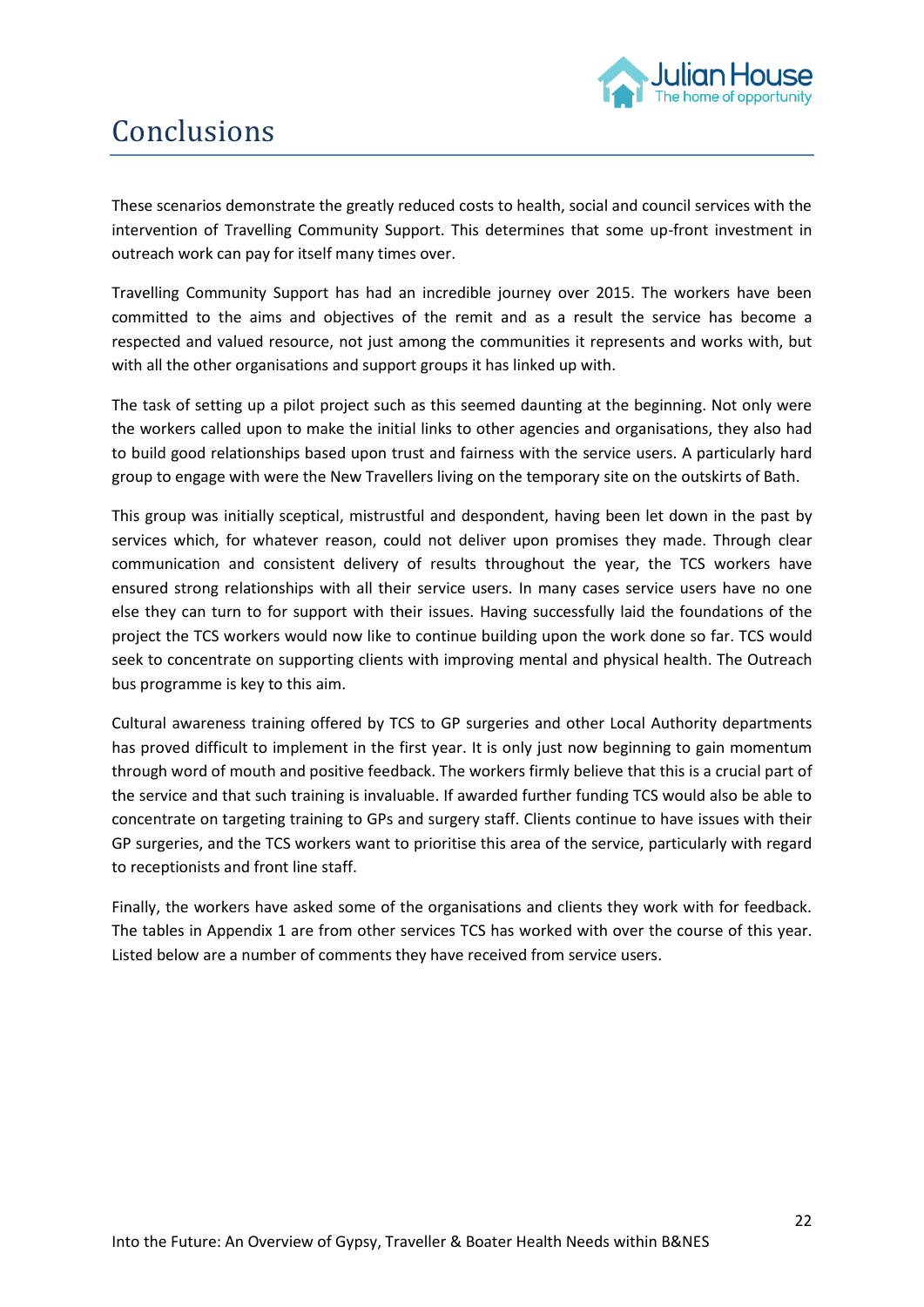

## **Service User Feedback**

*"I would like to thank you both for your assistance and valued support whilst I was experiencing difficulties with my mental health and back pain earlier this year and for supporting me to the ATOS interview which helped ease my anxiety about this (they are quite a frightening experience). The outcome was positive and I received PIP as a result. I think that the service that you have provided is of great value to boaters on the cut and the reassurance that help is available from people who know how CRT operates and the difficulties that are encountered in the health care sector as a result of continuous cruising."* **Liveaboard Boater**

*"No one has ever been there to help me with all of this before. I couldn't do this if it wasn't for them. I wouldn't have known who to talk to or where to go."* **Irish Traveller**

*"There needs to be more people like you cos there isn't anyone else who can do all these things for us Travellers. No one else wants to know."* **Irish Traveller**

*"I was completely lost and confused before, but since you guys came along I feel like my old self again. I'm on top of everything now… I feel much more independent."* **New Traveller**